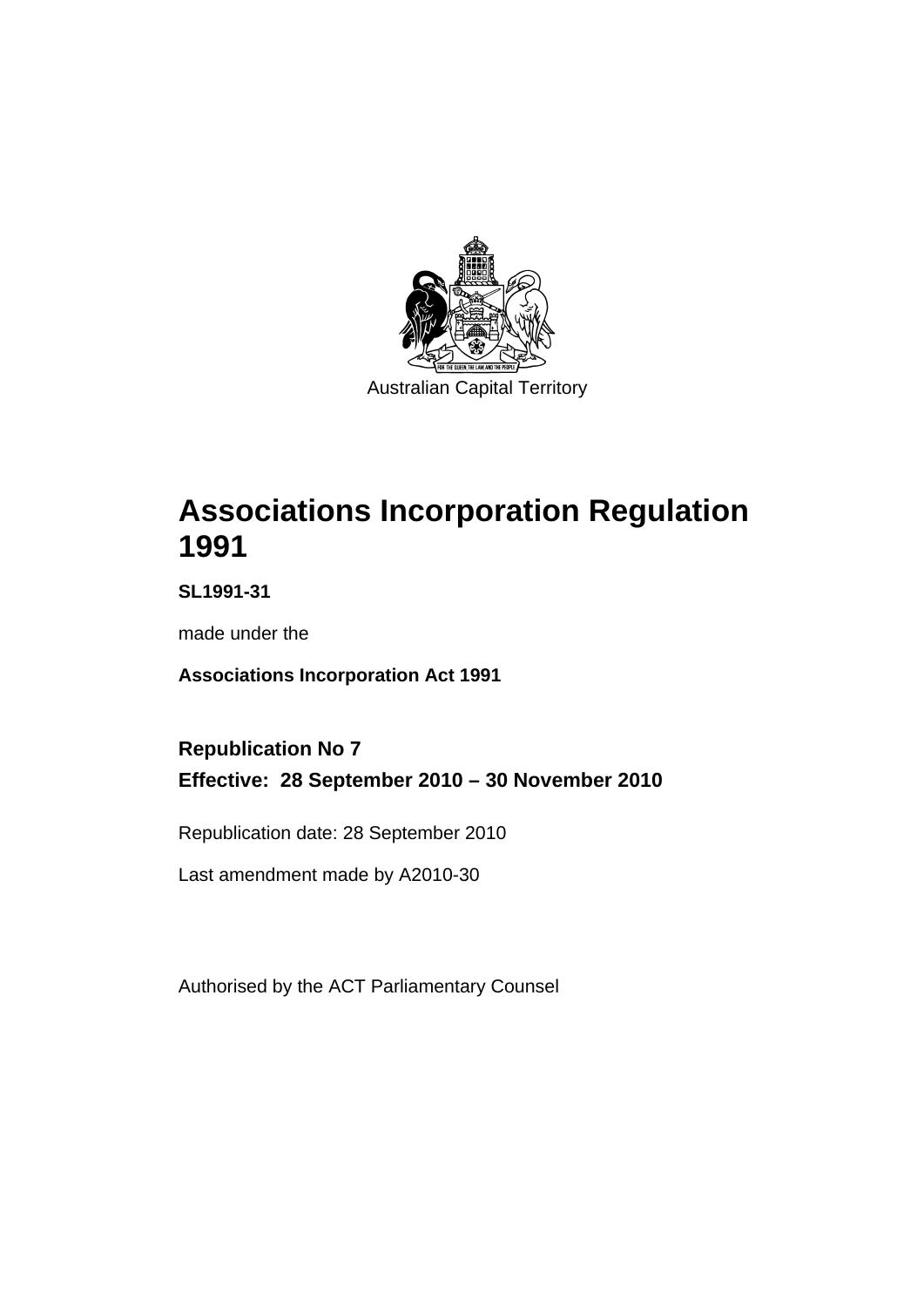#### **About this republication**

#### **The republished law**

This is a republication of the *Associations Incorporation Regulation 1991*, made under the *[Associations Incorporation Act 1991](#page-6-0)* (including any amendment made under the *Legislation Act 2001*, part 11.3 (Editorial changes)) as in force on 28 September 2010*.* It also includes any commencement, amendment, repeal or expiry affecting the republished law to 28 September 2010.

The legislation history and amendment history of the republished law are set out in endnotes 3 and 4.

#### **Kinds of republications**

The Parliamentary Counsel's Office prepares 2 kinds of republications of ACT laws (see the ACT legislation register at www.legislation.act.gov.au):

- authorised republications to which the *Legislation Act 2001* applies
- unauthorised republications.

The status of this republication appears on the bottom of each page.

#### **Editorial changes**

The *Legislation Act 2001, part 11.3* authorises the Parliamentary Counsel to make editorial amendments and other changes of a formal nature when preparing a law for republication. Editorial changes do not change the effect of the law, but have effect as if they had been made by an Act commencing on the republication date (see *Legislation Act 2001*, s 115 and s 117). The changes are made if the Parliamentary Counsel considers they are desirable to bring the law into line, or more closely into line, with current legislative drafting practice.

This republication includes amendments made under part 11.3 (see endnote 1).

#### **Uncommenced provisions and amendments**

If a provision of the republished law has not commenced or is affected by an uncommenced amendment, the symbol  $\mathbf{U}$  appears immediately before the provision heading. The text of the uncommenced provision or amendment appears only in the last endnote.

#### **Modifications**

If a provision of the republished law is affected by a current modification, the symbol  $\vert \mathbf{M} \vert$ appears immediately before the provision heading. The text of the modifying provision appears in the endnotes. For the legal status of modifications, see *Legislation Act 2001*, section 95.

#### **Penalties**

At the republication date, the value of a penalty unit for an offence against this law is \$110 for an individual and \$550 for a corporation (see *Legislation Act 2001*, s 133).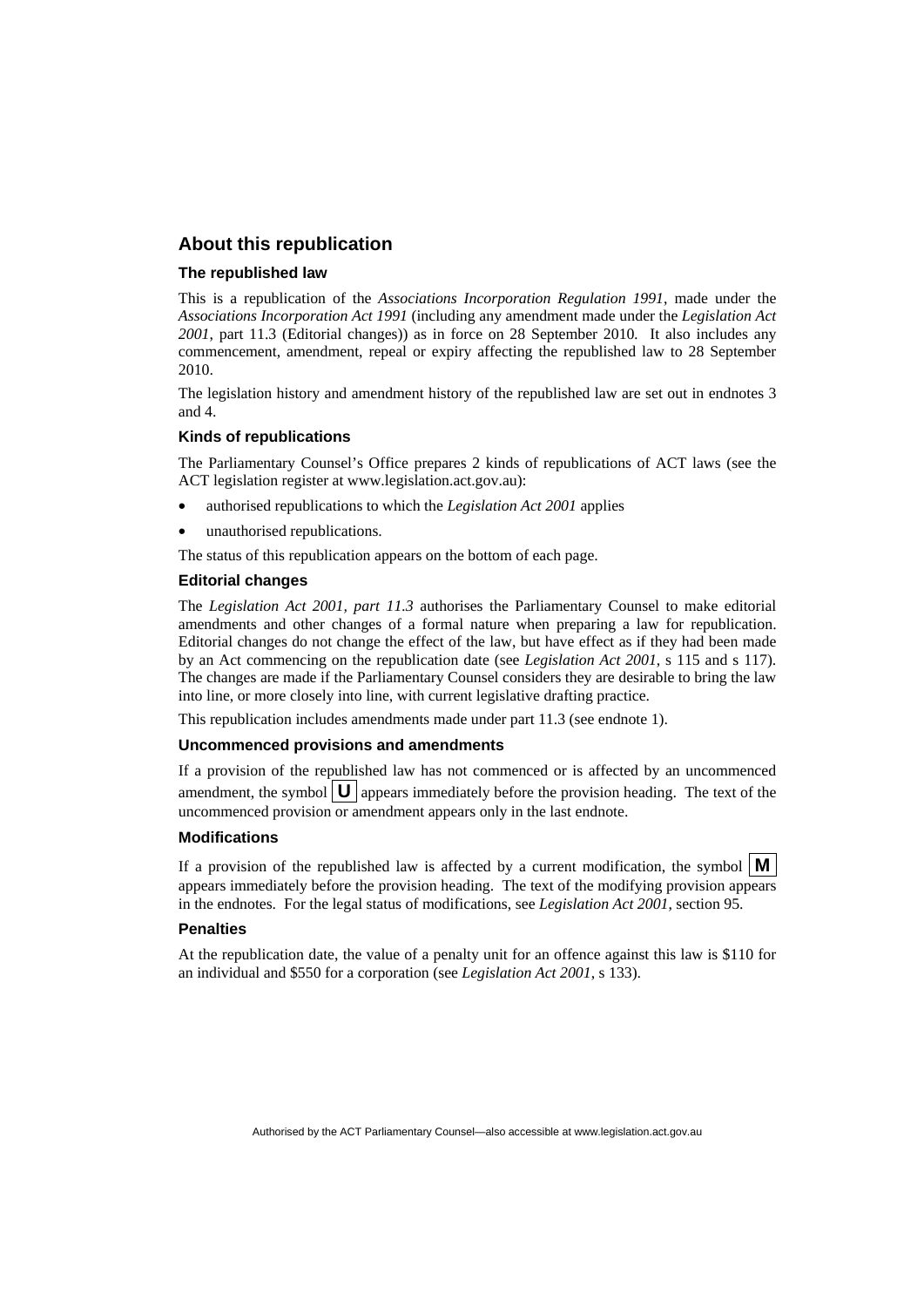

# **[Associations Incorporation Regulation](#page-6-0)  [1991](#page-6-0)**

made under the

**[Associations Incorporation Act 1991](#page-6-0)** 

### **Contents**

|                |                                                                            | Page       |
|----------------|----------------------------------------------------------------------------|------------|
| Part 1<br>1    | <b>Preliminary</b><br>Name of regulation                                   | 2          |
| Part 2         | Information for completion of forms and other<br>documents                 |            |
| 3              | Particulars required by forms                                              | 3          |
| 4              | General requirements for documents                                         | 3          |
| 5              | Annexures accompanying forms                                               | 4          |
| 6              | Signatures on documents                                                    | 5          |
| 7              | Time for lodging documents                                                 | 5          |
|                |                                                                            |            |
| R7<br>28/09/10 | Associations Incorporation Regulation 1991<br>Effective: 28/09/10-30/11/10 | contents 1 |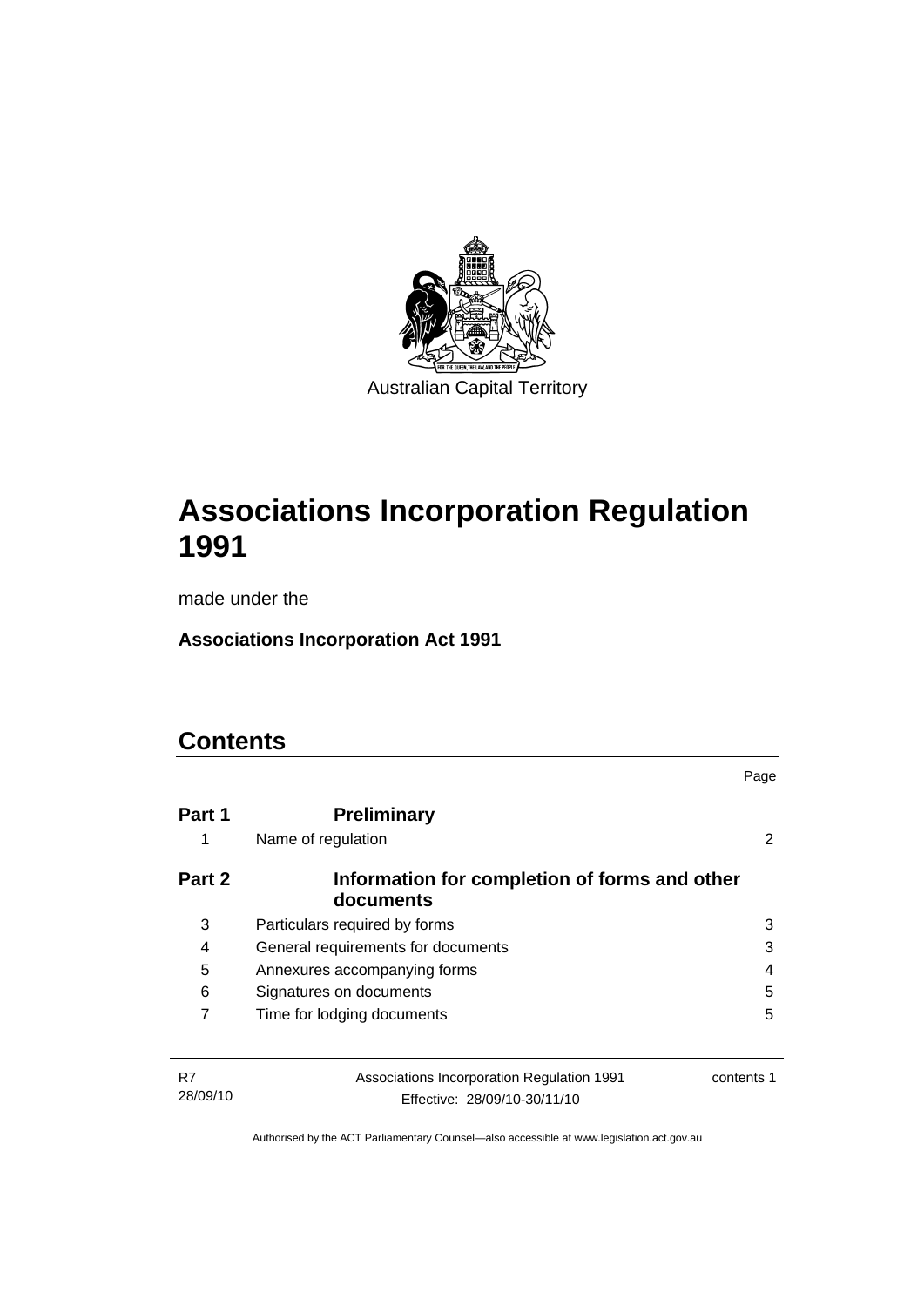|                   |                                              | Page              |
|-------------------|----------------------------------------------|-------------------|
| 8                 | Affidavits and statements in writing         | 5.                |
| 9                 | Verification of a document                   | 6                 |
| Part 3            | <b>Miscellaneous</b>                         |                   |
| 10                | Register of members-particulars              | $\overline{7}$    |
| 11                | Copies of documents required under Act, s 73 | $\overline{7}$    |
| 12                | Audit of accounts                            | $\overline{7}$    |
| 13                | Prescribed associations for Act, s 76        | $\overline{7}$    |
| 14                | Rate of commission                           | 8                 |
| 15                | Model rules                                  | 8                 |
| <b>Schedule 1</b> | <b>Model rules</b>                           | 9                 |
| <b>Part 1.1</b>   | Preliminary                                  | 11                |
| 1                 | Definitions for model rules                  | 11                |
| 1A                | Application of Legislation Act 2001          | 11                |
| <b>Part 1.2</b>   | <b>Membership</b>                            | $12 \overline{ }$ |
| $\overline{2}$    | Membership qualifications                    | 12                |
| 3                 | Nomination for membership                    | 12                |
| 4                 | Membership entitlements not transferable     | 13                |
| 5                 | Cessation of membership                      | 13                |
| 6                 | Resignation of membership                    | 13                |
| 7                 | Fee, subscriptions etc                       | 14                |
| 8                 | Members' liabilities                         | 14                |
| 9                 | Disciplining of members                      | 14                |
| 10                | Right of appeal of disciplined member        | 16                |
| <b>Part 1.3</b>   | <b>Committee</b>                             | 18                |
| 11                | Powers of committee                          | 18                |
| 12                | Constitution and membership                  | 18                |
| 13                | Election of committee members                | 19                |
| 14                | Secretary                                    | 20                |
| 15                | Treasurer                                    | 20                |
| 16                | Vacancies                                    | 20                |
| 17                | Removal of committee members                 | 21                |
| contents 2        | Associations Incorporation Regulation 1991   | R7                |
|                   | Effective: 28/09/10-30/11/10                 | 28/09/10          |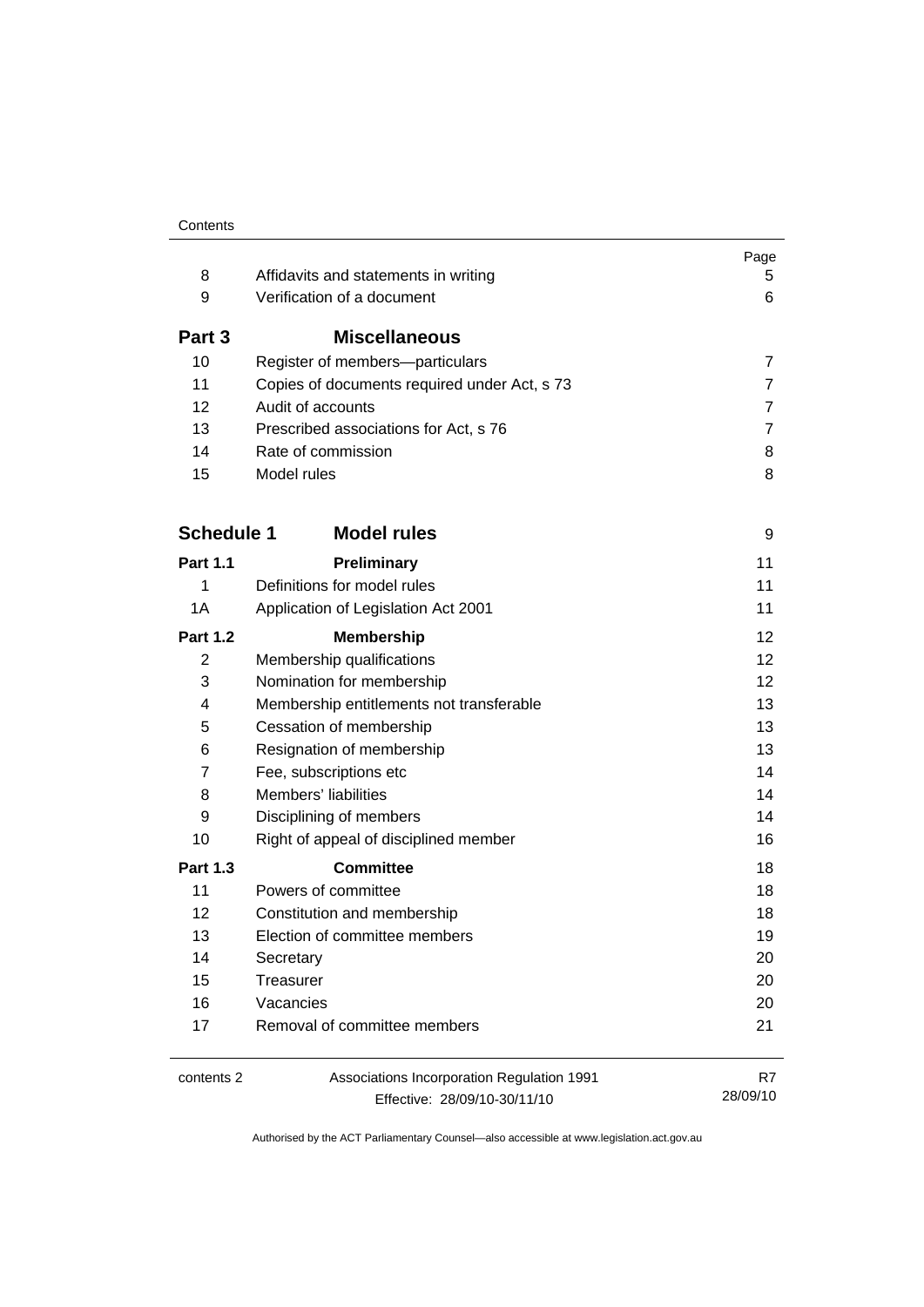|                   |                                                    | Page |
|-------------------|----------------------------------------------------|------|
| 18                | Committee meetings and quorum                      | 21   |
| 19                | Delegation by committee to subcommittee            | 22   |
| 20                | Voting and decisions                               | 23   |
| <b>Part 1.4</b>   | <b>General meetings</b>                            | 24   |
| 21                | Annual general meetings-holding of                 | 24   |
| 22                | Annual general meetings—calling of and business at | 24   |
| 23                | General meetings-calling of                        | 25   |
| 24                | <b>Notice</b>                                      | 26   |
| 25                | General meetings—procedure and quorum              | 26   |
| 26                | Presiding member                                   | 27   |
| 27                | Adjournment                                        | 27   |
| 28                | Making of decisions                                | 28   |
| 29                | Voting                                             | 28   |
| 30                | Appointment of proxies                             | 29   |
| <b>Part 1.5</b>   | <b>Miscellaneous</b>                               | 30   |
| 31                | Funds-source                                       | 30   |
| 32                | Funds-management                                   | 30   |
| 33                | Alteration of objects and rules                    | 30   |
| 34                | Common seal                                        | 31   |
| 35                | Custody of books                                   | 31   |
| 36                | Inspection of books                                | 31   |
| 37                | Service of notice                                  | 31   |
| 38                | Surplus property                                   | 31   |
| <b>Appendix 1</b> |                                                    | 33   |
| <b>Appendix 2</b> |                                                    | 34   |

|   | About the endnotes     | 35 |
|---|------------------------|----|
| 2 | Abbreviation key       | 35 |
| 3 | Legislation history    | 36 |
| 4 | Amendment history      | 37 |
| 5 | Earlier republications | 38 |

| R7       | Associations Incorporation Regulation 1991 | contents 3 |
|----------|--------------------------------------------|------------|
| 28/09/10 | Effective: 28/09/10-30/11/10               |            |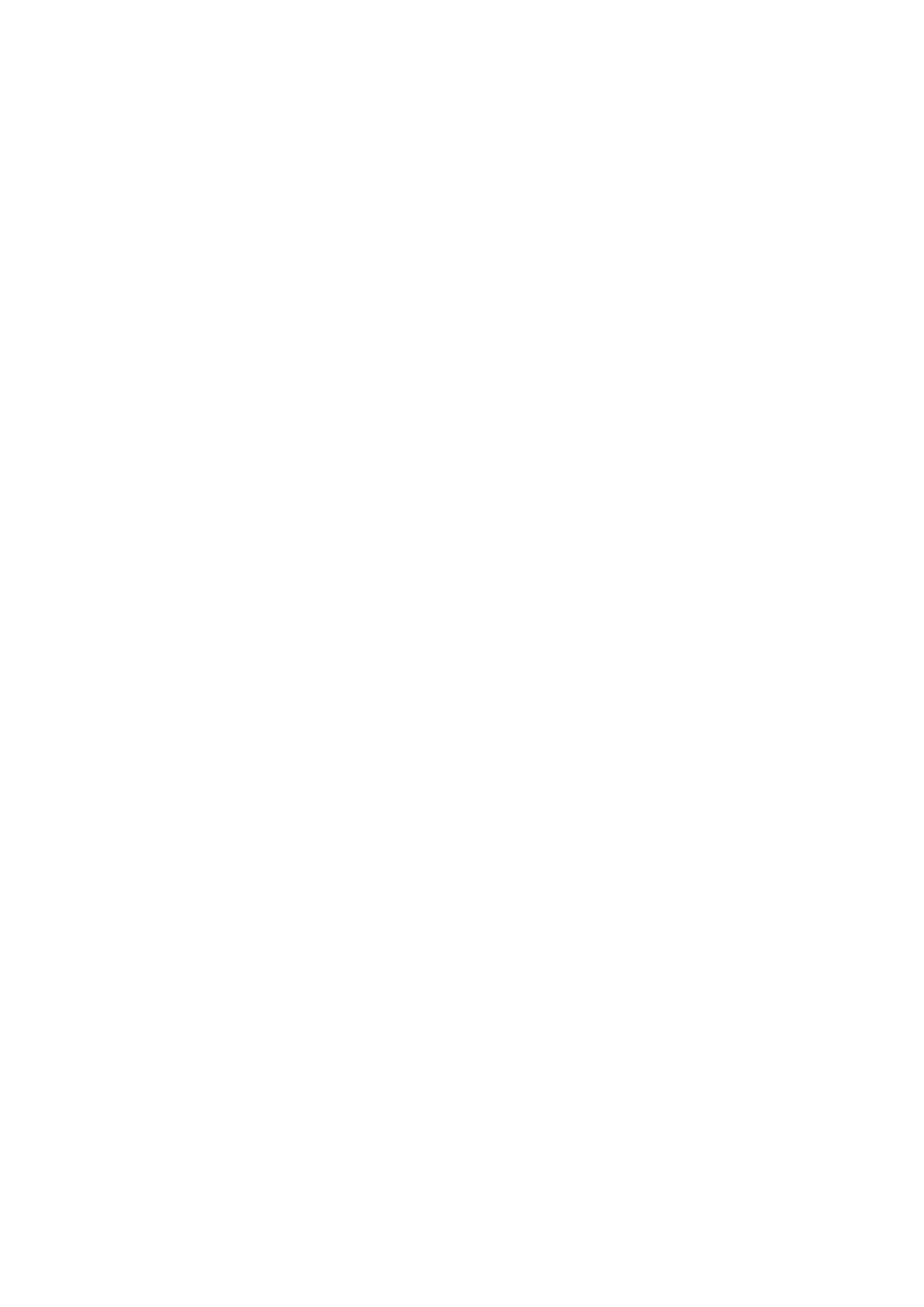<span id="page-6-0"></span>

# **Associations Incorporation Regulation 1991**

made under the

I

**Associations Incorporation Act 1991** 

R7 28/09/10

page 1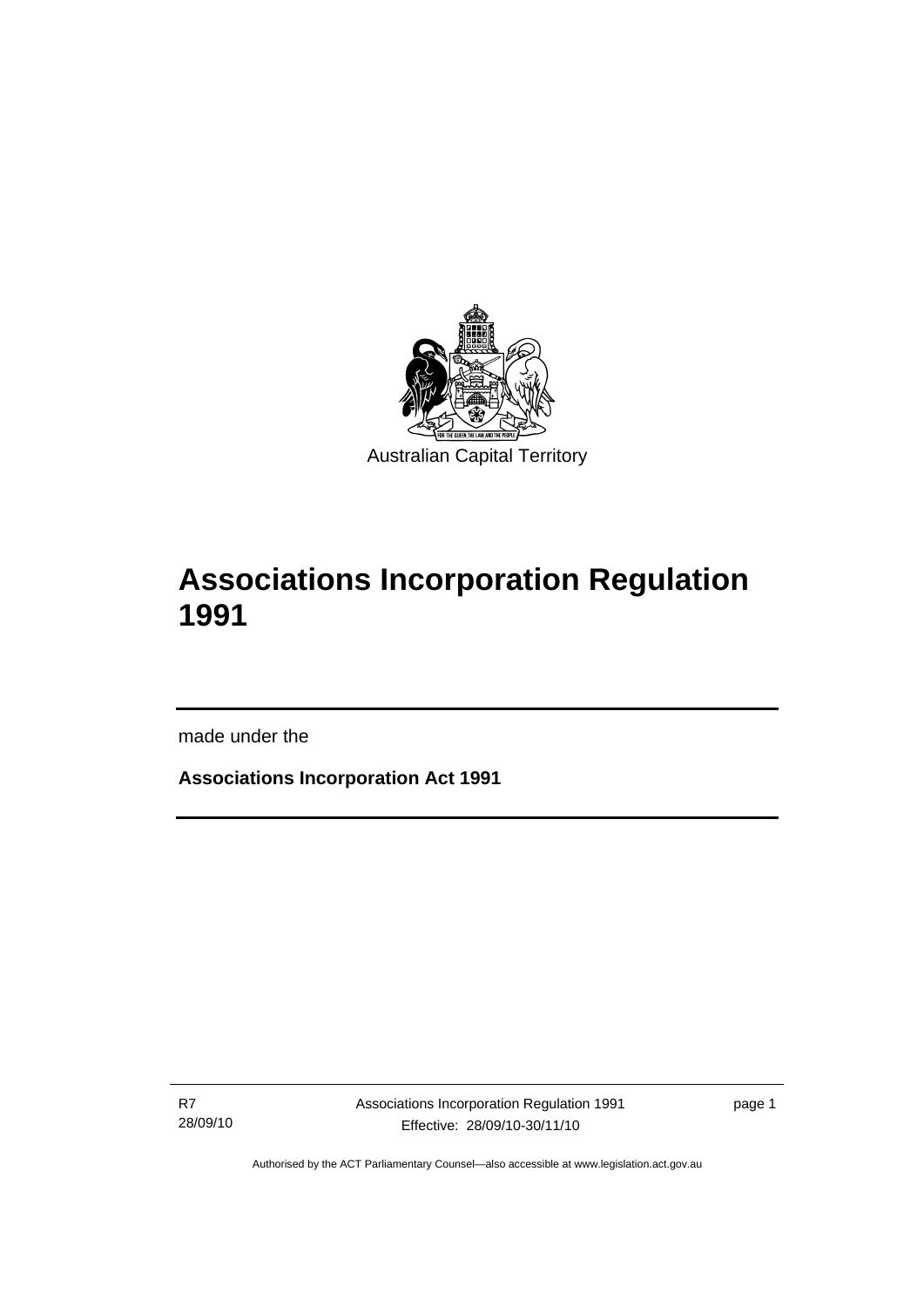#### <span id="page-7-0"></span>Part 1 **Preliminary**

Section 1

## **Part 1** Preliminary

### **1 Name of regulation**

This regulation is the *Associations Incorporation Regulation 1991*.

page 2 Associations Incorporation Regulation 1991 Effective: 28/09/10-30/11/10

R7 28/09/10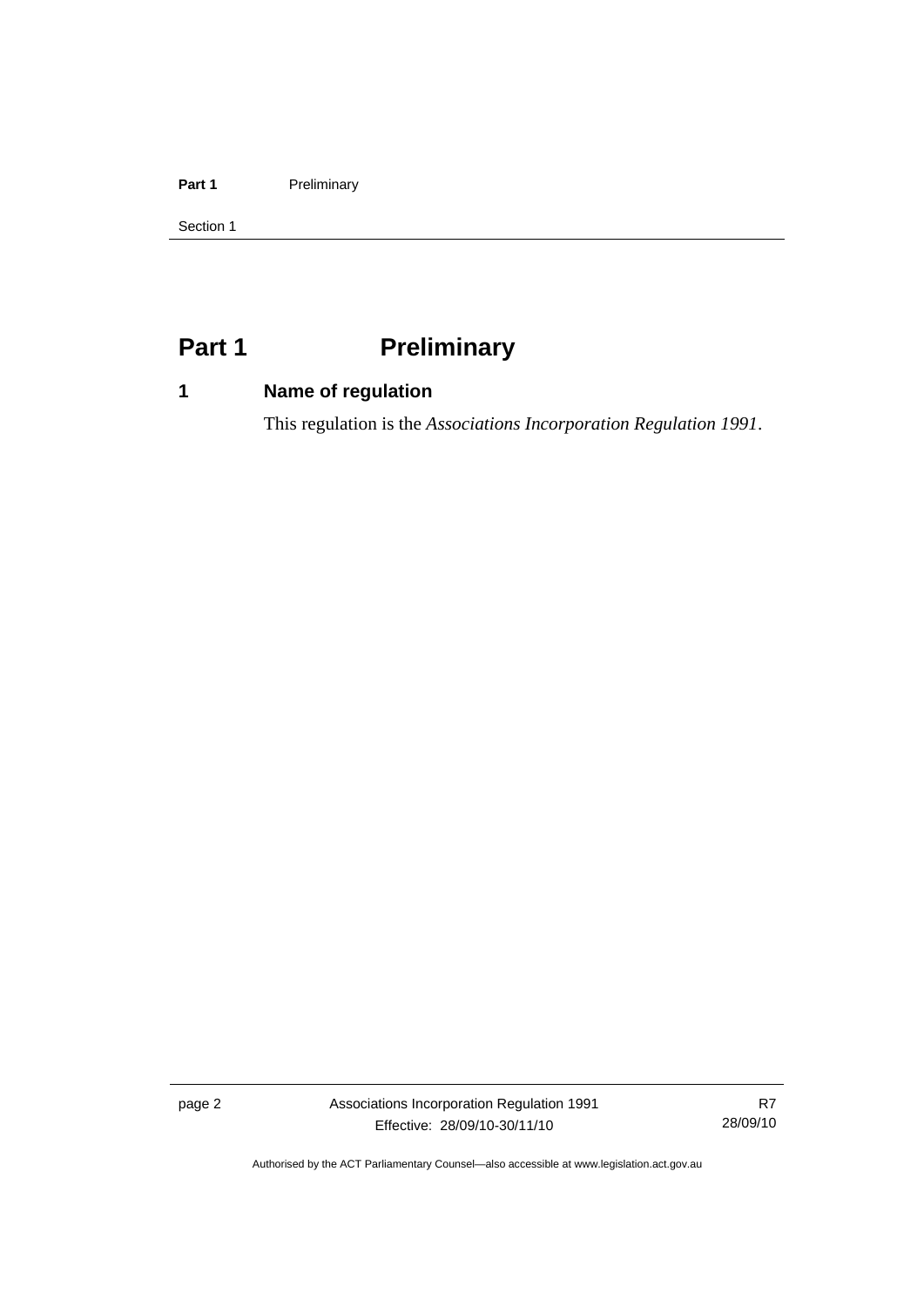### <span id="page-8-0"></span>**Part 2 Information for completion of forms and other documents**

#### **3 Particulars required by forms**

If an approved form requires—

- (a) the giving of a document; or
- (b) the giving of information—
	- (i) by completing the form in a specified way; or
	- (ii) by supplying or completing another document;

that document or information is taken to be the document or information required for the provision of the Act for which the relevant form has been approved by the registrar-general.

#### **4 General requirements for documents**

Unless the registrar-general otherwise approves, a document submitted for lodgment with the registrar-general must—

- (a) be on paper of medium weight and good quality and of international sheet size A4; and
- (b) be clearly printed, written or otherwise produced in a way that is permanent and will make possible a reproduction by photographic means that is satisfactory to the registrar-general; and
- (c) not be a carbon copy, or a copy reproduced by any spirit duplication method; and
- (d) have margins of not less than 25mm on the left-hand side and not less than 13mm on the right-hand side; and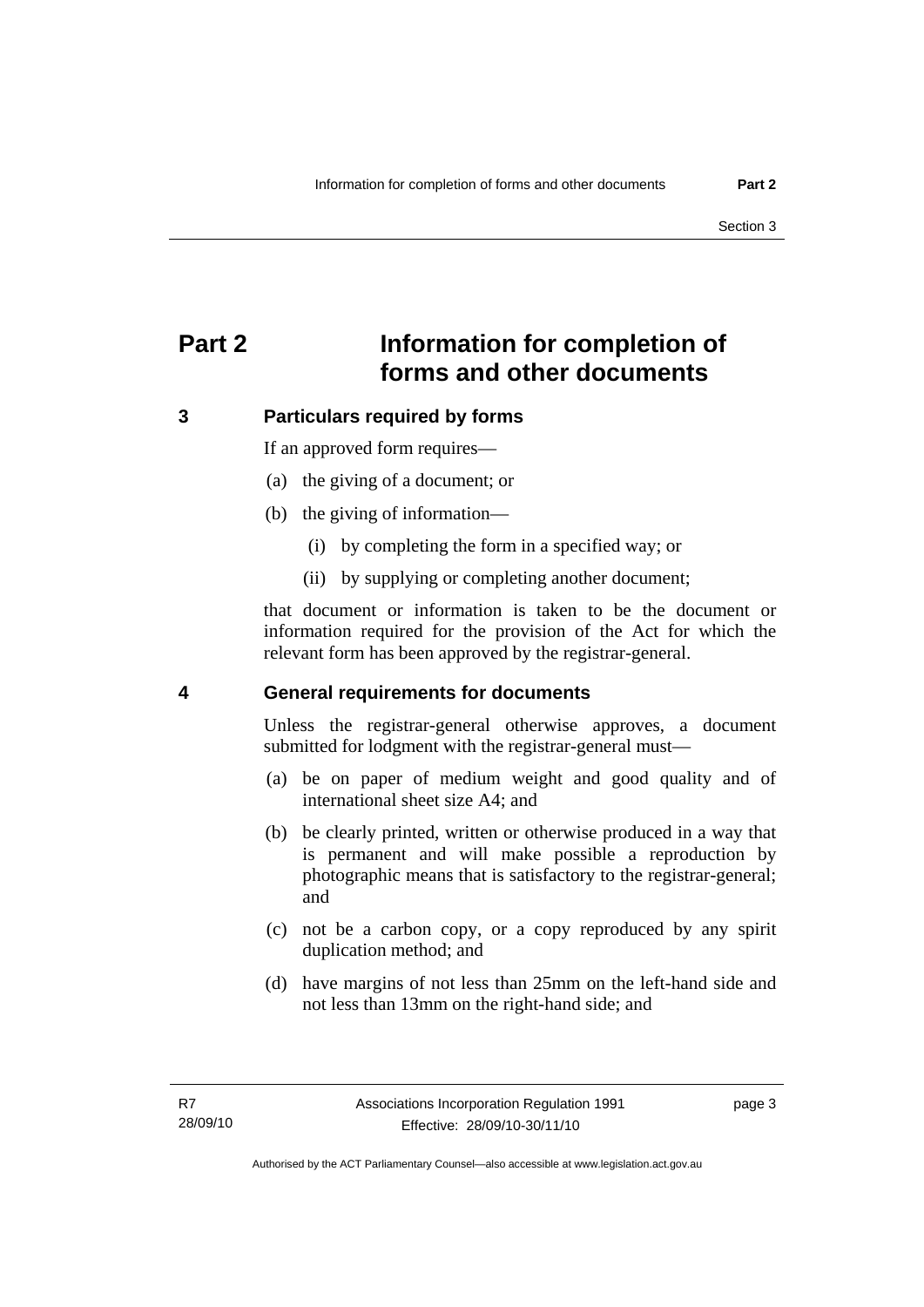- <span id="page-9-0"></span> (e) if it comprises 2 or more sheets—be fastened together securely in the top left-hand corner; and
- (f) specify on the first sheet of the document—
	- (i) the name of the association, proposed association or incorporated association; and
	- (ii) the registration number (if any) of the association to which the document relates; and
	- (iii) the title of the document; and
	- (iv) the name, address and telephone number of the person by whom, or on whose behalf, the document was submitted for lodgment; and
		- *Note* A person may ask the registrar-general to keep their address confidential (see Act, s 13A (2)).
	- (v) the words 'lodged with the registrar-general'.

#### **5 Annexures accompanying forms**

- (1) If the space provided for a particular purpose in an approved form is insufficient to contain all the required information in relation to a particular item, that information must be set out in a document annexed to the form.
- (2) An annexure to an approved form must have an identifying mark and be endorsed with the following words, appropriately completed and signed by each person signing the form to which the document is annexed:

This annexure of *(insert number of pages)* .......... page(s) is the annexure marked *(insert an identifying mark)* .......... referred to in the *(insert a description of the form)* .......... signed by *(insert* 'me' *or* 'us'*)* and dated *(insert the date of signing)* ..........

........................

 *(Signature(s)*

Authorised by the ACT Parliamentary Counsel—also accessible at www.legislation.act.gov.au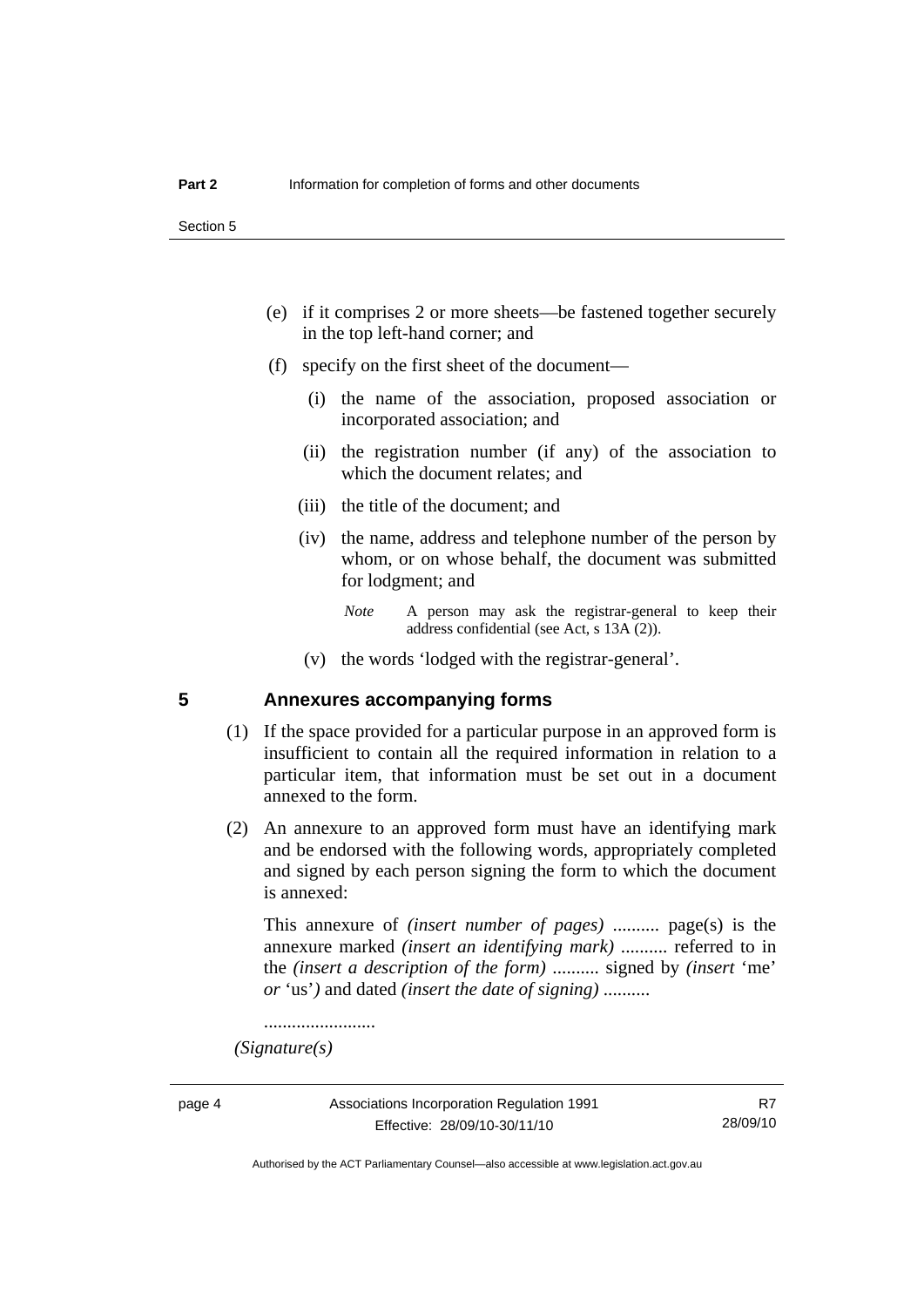- <span id="page-10-0"></span>(3) The pages in an annexure must be numbered consecutively.
- (4) If a document is annexed to an approved form, reference made in the form to the annexure must be by its identifying mark and the number of pages.
- (5) In this section, a reference to an *annexure* includes a reference to a document, copy of a document, or any other matter accompanying, attached to or annexed to an approved form.

#### **6 Signatures on documents**

- (1) Unless this regulation states otherwise, a document relating to an incorporated association that is required to be lodged by, or on behalf of, the association or lodged by the public officer of the association, must be signed by the public officer of the association or by a member of the committee of the association who has been authorised by the committee for the purpose.
- (2) The name of a person signing a document that is lodged with the registrar-general for the Act must be legibly written in block letters under or beside the signature of the person.

### **7 Time for lodging documents**

If a document is required to be lodged with the registrar-general and a period of time within which the document is to be lodged is not provided for, the document must be lodged within 1 month, or within any further period the registrar-general allows, after the happening of the event to which the document relates.

**8 Affidavits and statements in writing** 

(1) An affidavit or written statement must be sworn or made on behalf of an association, by a member of the committee who has been authorised by the committee for that purpose or by the public officer of the association.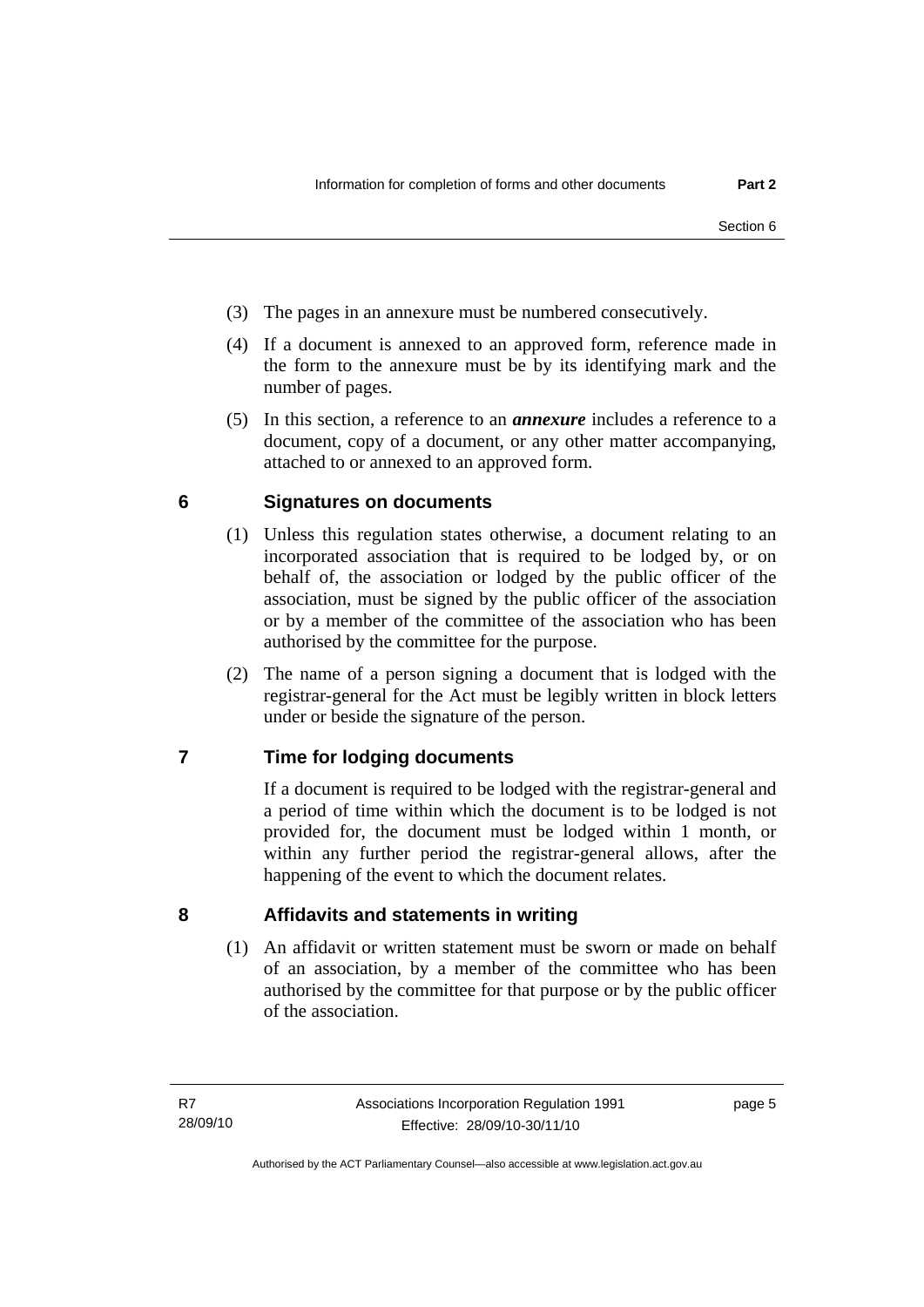<span id="page-11-0"></span>Section 9

 (2) If an affidavit is sworn at a place outside the ACT, the affidavit is sufficient if it appears to be sworn in accordance with the requirements of the law of that place.

#### **9 Verification of a document**

For the Act, section 127 (4), a document relating to an incorporated association that is to be verified must be verified by a written statement signed by—

- (a) a member of the committee of the association who has been authorised by the committee for that purpose or the public officer of the association, being a person who is resident in the ACT; or
- (b) its agent or, if its agent is an association, by a member of the committee of that association who has been authorised by that committee, being a person who is resident in the ACT.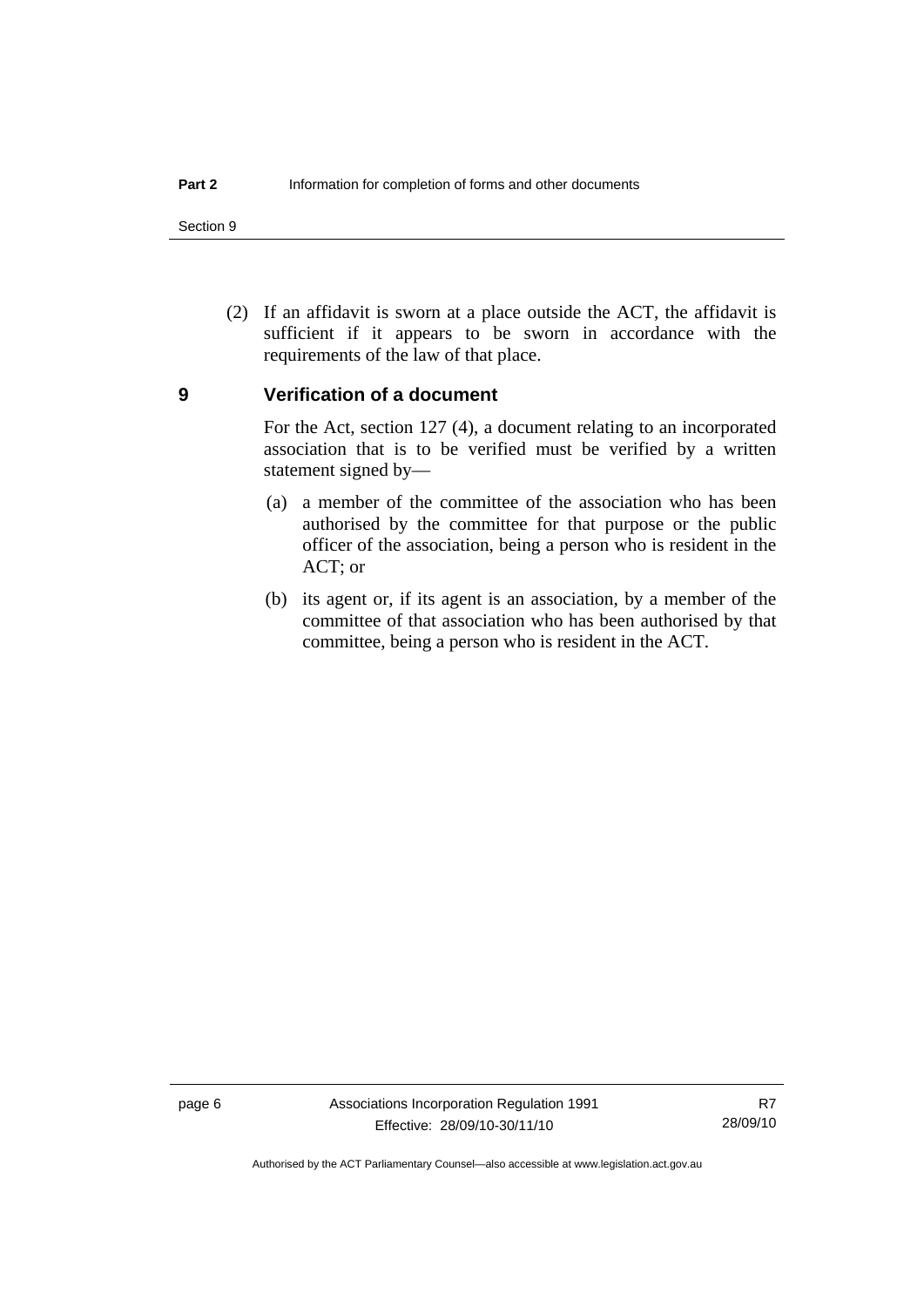### <span id="page-12-0"></span>**Part 3 Miscellaneous**

#### **10 Register of members—particulars**

For the Act, section 67 (1), the following particulars are prescribed for inclusion in the register of members:

- (a) the name of the incorporated association;
- (b) the name and address of each member of the association;
- (c) the date each member became a member of the association;
- (d) the date (if any) each member ceased to be a member of the association.

#### **11 Copies of documents required under Act, s 73**

For the Act, section 73 (2), the prescribed number of copies is 100.

#### **12 Audit of accounts**

- (1) For the Act, section 74 (3) (a), the prescribed amount is \$150 000 per annum.
- (2) For the Act, section 74 (3) (b), the prescribed amount is \$150 000.
- (3) For the Act, section 74 (3) (c), each of the following classes of associations is prescribed:
	- (a) associations having more than 1 000 members;
	- (b) associations holding a licence issued under the *Liquor Act 1975*.

#### **13 Prescribed associations for Act, s 76**

An incorporated association that has gross receipts exceeding \$500 000 for a financial year of that association is prescribed for the Act, section 76.

page 7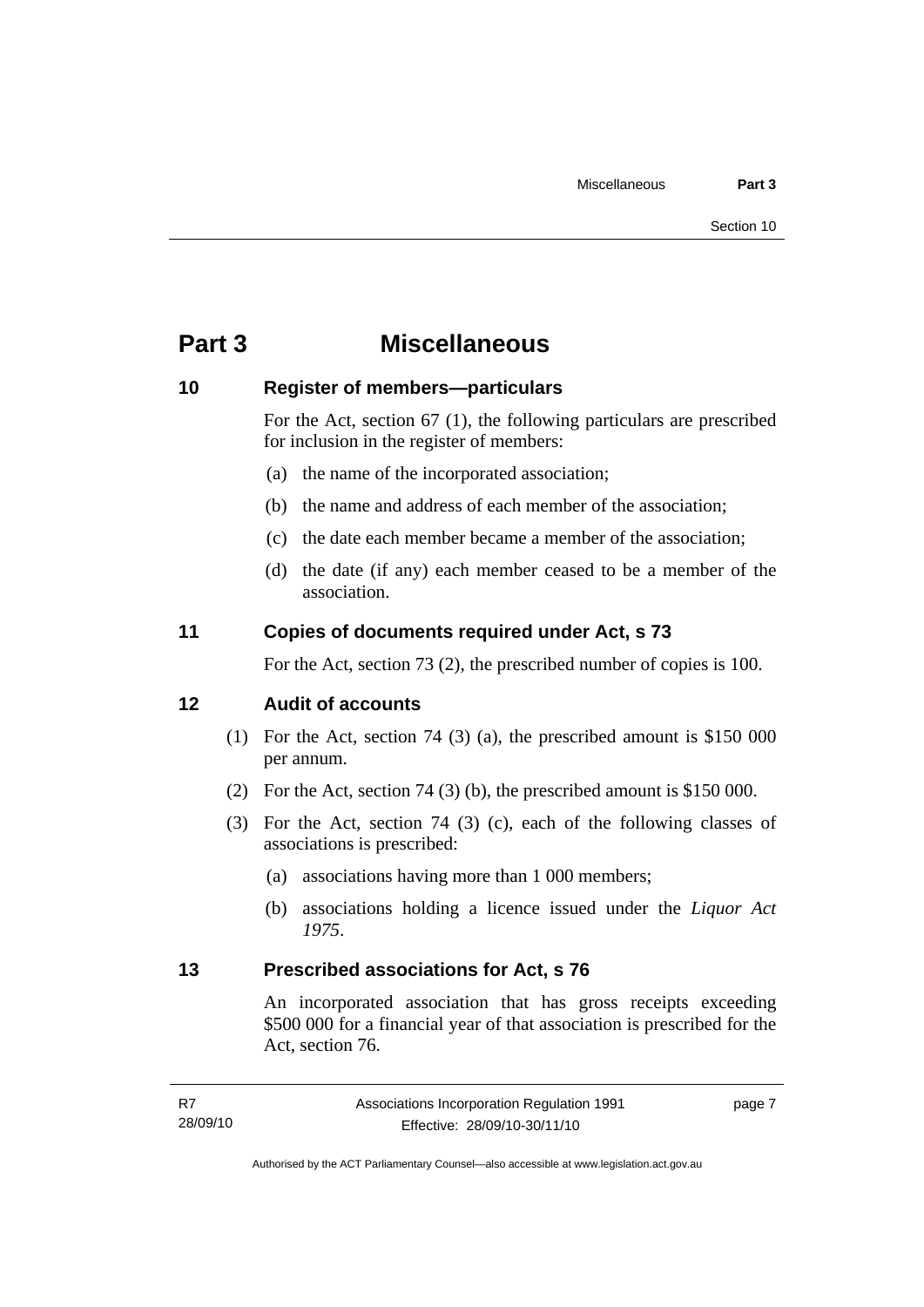#### <span id="page-13-0"></span>**Part 3** Miscellaneous

#### **14 Rate of commission**

For the Act, section 95 (3), the commission payable is an amount calculated at the rate of 5%.

#### **15 Model rules**

For the Act, section 127 (2) (a), the provisions set out in schedule 1 are prescribed as model rules for the Act.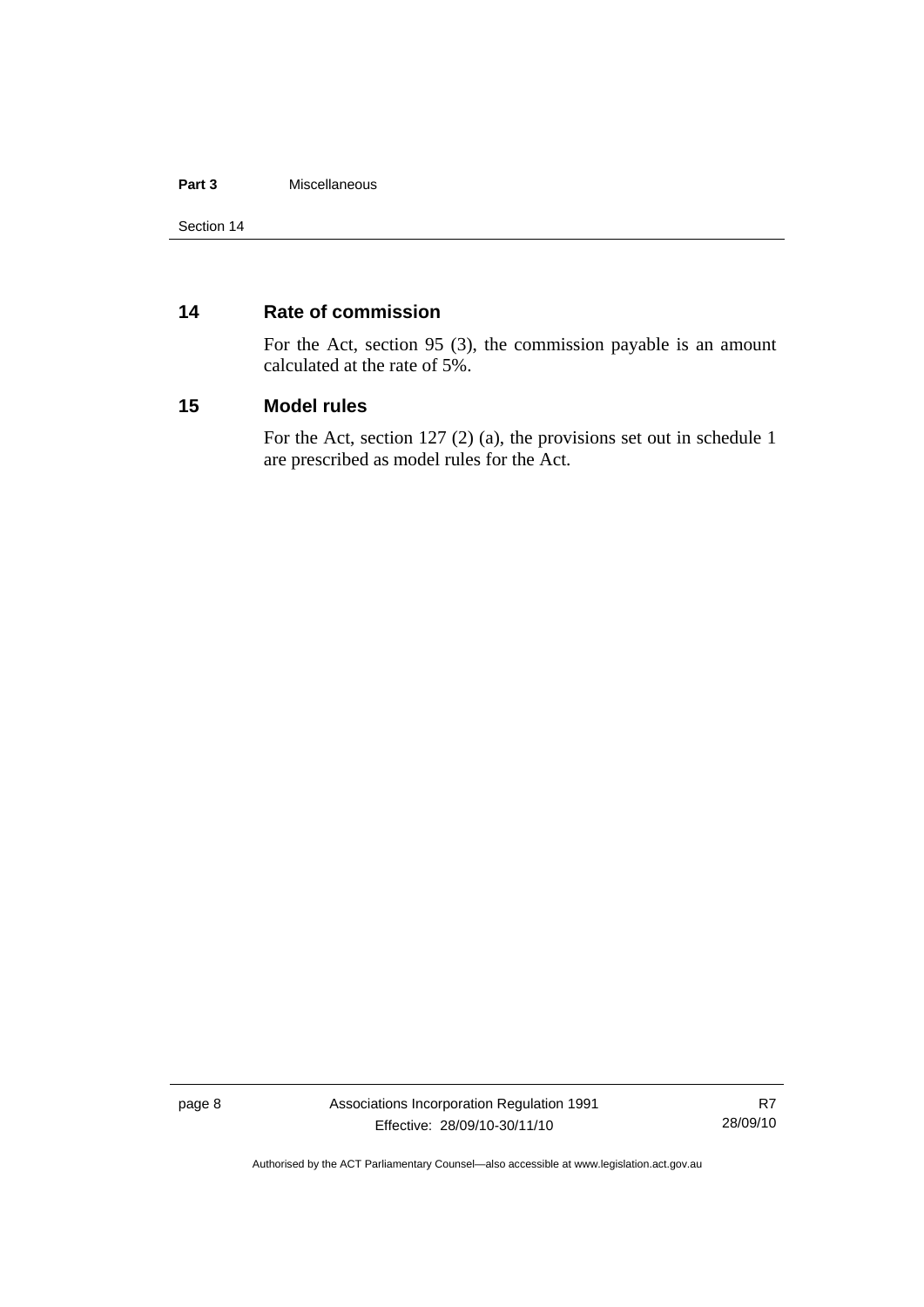# <span id="page-14-0"></span>**Schedule 1 Model rules**

(see s 15)

### **Contents**

|                 |                                            | Page   |
|-----------------|--------------------------------------------|--------|
| <b>Part 1.1</b> | Preliminary                                |        |
| 1               | Definitions for model rules                | 11     |
| 1A              | Application of Legislation Act 2001        | 11     |
| <b>Part 1.2</b> | <b>Membership</b>                          |        |
| 2               | Membership qualifications                  | 12     |
| 3               | Nomination for membership                  | 12     |
| 4               | Membership entitlements not transferable   | 13     |
| 5               | Cessation of membership                    | 13     |
| 6               | Resignation of membership                  | 13     |
| 7               | Fee, subscriptions etc                     | 14     |
| 8               | Members' liabilities                       | 14     |
| 9               | Disciplining of members                    | 14     |
| 10              | Right of appeal of disciplined member      | 16     |
| <b>Part 1.3</b> | <b>Committee</b>                           |        |
| 11              | Powers of committee                        | 18     |
| 12              | Constitution and membership                | 18     |
| 13              | Election of committee members              | 19     |
| 14              | Secretary                                  | 20     |
| 15              | Treasurer                                  | 20     |
| 16              | Vacancies                                  | 20     |
| 17              | Removal of committee members               | 21     |
| 18              | Committee meetings and quorum              | 21     |
| 19              | Delegation by committee to subcommittee    | 22     |
| 20              | Voting and decisions                       | 23     |
| <b>Part 1.4</b> | <b>General meetings</b>                    |        |
| 21              | Annual general meetings-holding of         | 24     |
| R7              | Associations Incorporation Regulation 1991 | page 9 |
| 28/09/10        | Effective: 28/09/10-30/11/10               |        |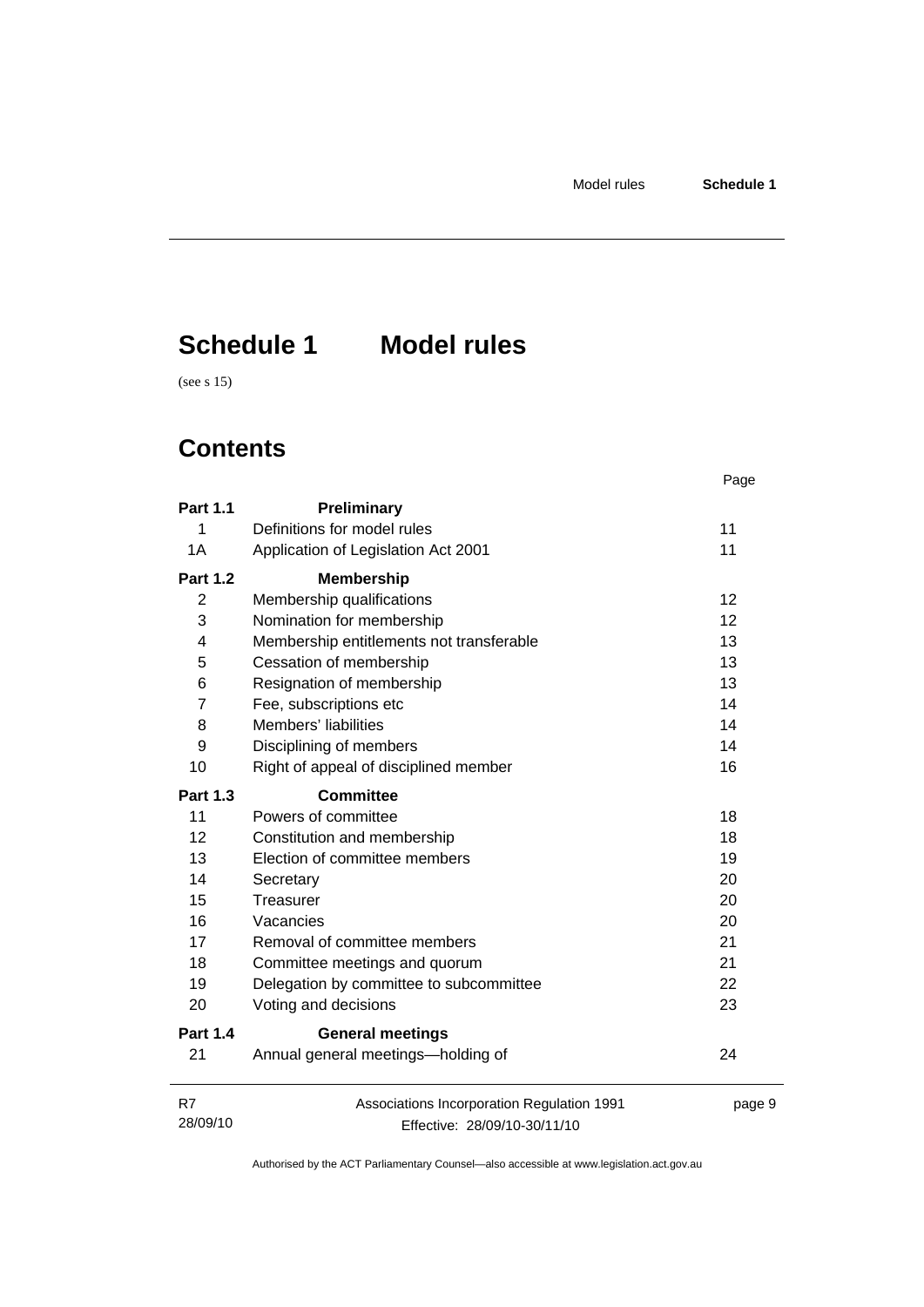| 22                | Annual general meetings-calling of and business at | 24 |
|-------------------|----------------------------------------------------|----|
| 23                | General meetings-calling of                        | 25 |
| 24                | Notice                                             | 26 |
| 25                | General meetings-procedure and quorum              | 26 |
| 26                | Presiding member                                   | 27 |
| 27                | Adjournment                                        | 27 |
| 28                | Making of decisions                                | 28 |
| 29                | Voting                                             | 28 |
| 30                | Appointment of proxies                             | 29 |
| <b>Part 1.5</b>   | <b>Miscellaneous</b>                               |    |
| 31                | Funds-source                                       | 30 |
| 32                | Funds-management                                   | 30 |
| 33                | Alteration of objects and rules                    | 30 |
| 34                | Common seal                                        | 30 |
| 35                | Custody of books                                   | 31 |
| 36                | Inspection of books                                | 31 |
| 37                | Service of notice                                  | 31 |
| 38                | Surplus property                                   | 31 |
| <b>Appendix 1</b> |                                                    | 33 |
| <b>Appendix 2</b> |                                                    | 34 |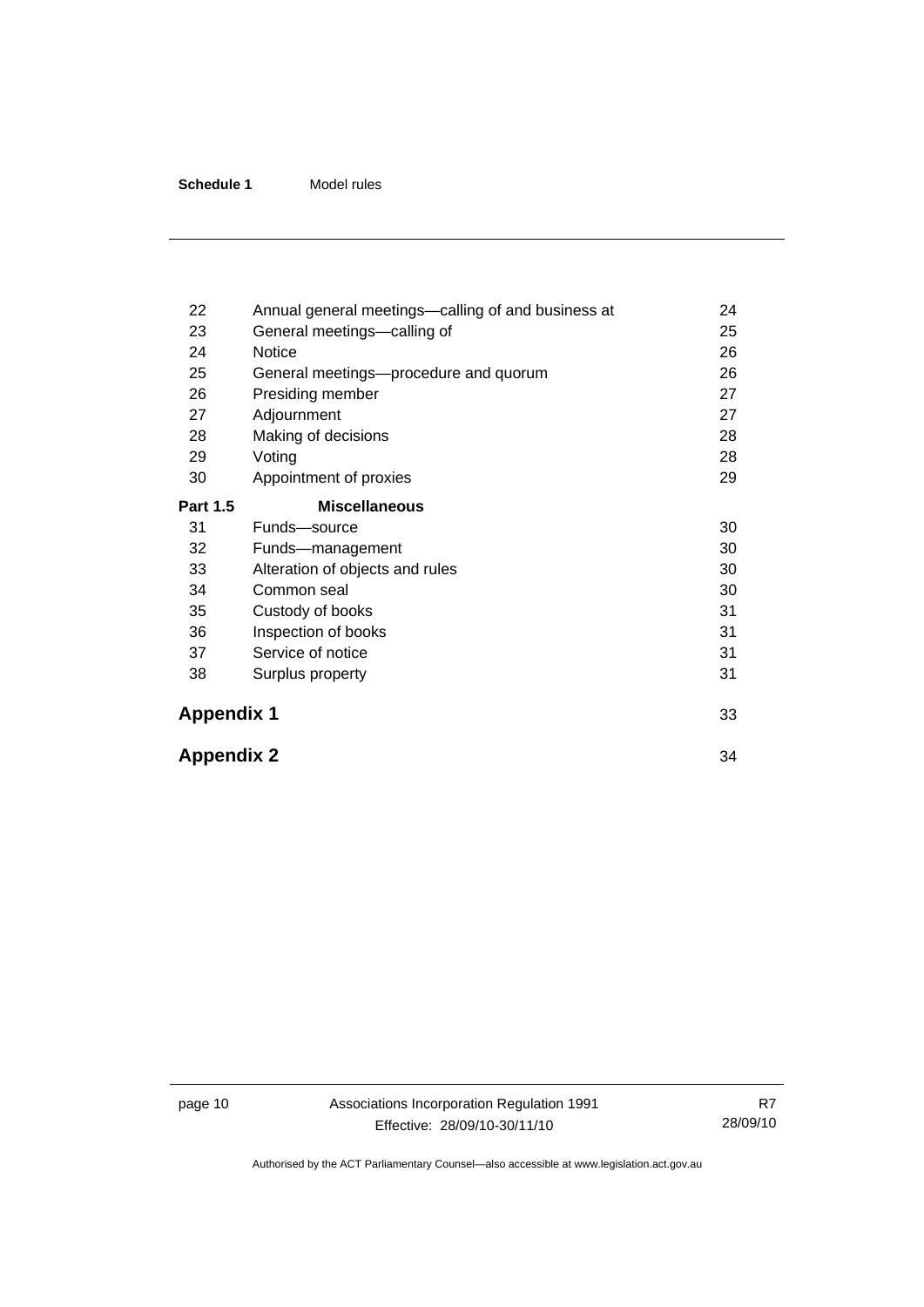### <span id="page-16-0"></span>**Part 1.1** Preliminary

### **1 Definitions for model rules**

In these rules:

*Note* A definition applies except so far as the contrary intention appears (see Legislation Act, s 155).

*financial year* means the year ending on 30 June.

*member* means a member, however described, of the association.

*ordinary committee member* means a member of the committee who is not an office-bearer of the association as mentioned in section 12 (1) (a).

*secretary* means the person holding office under these rules as secretary of the association or, if no such person holds that office, the public officer of the association.

*the Act* means the *Associations Incorporation Act 1991*.

*the regulation* means the *Associations Incorporation Regulation 1991*.

### **1A Application of Legislation Act 2001**

The *Legislation Act 2001* applies to these rules in the same way as it would if they were an instrument made under the Act.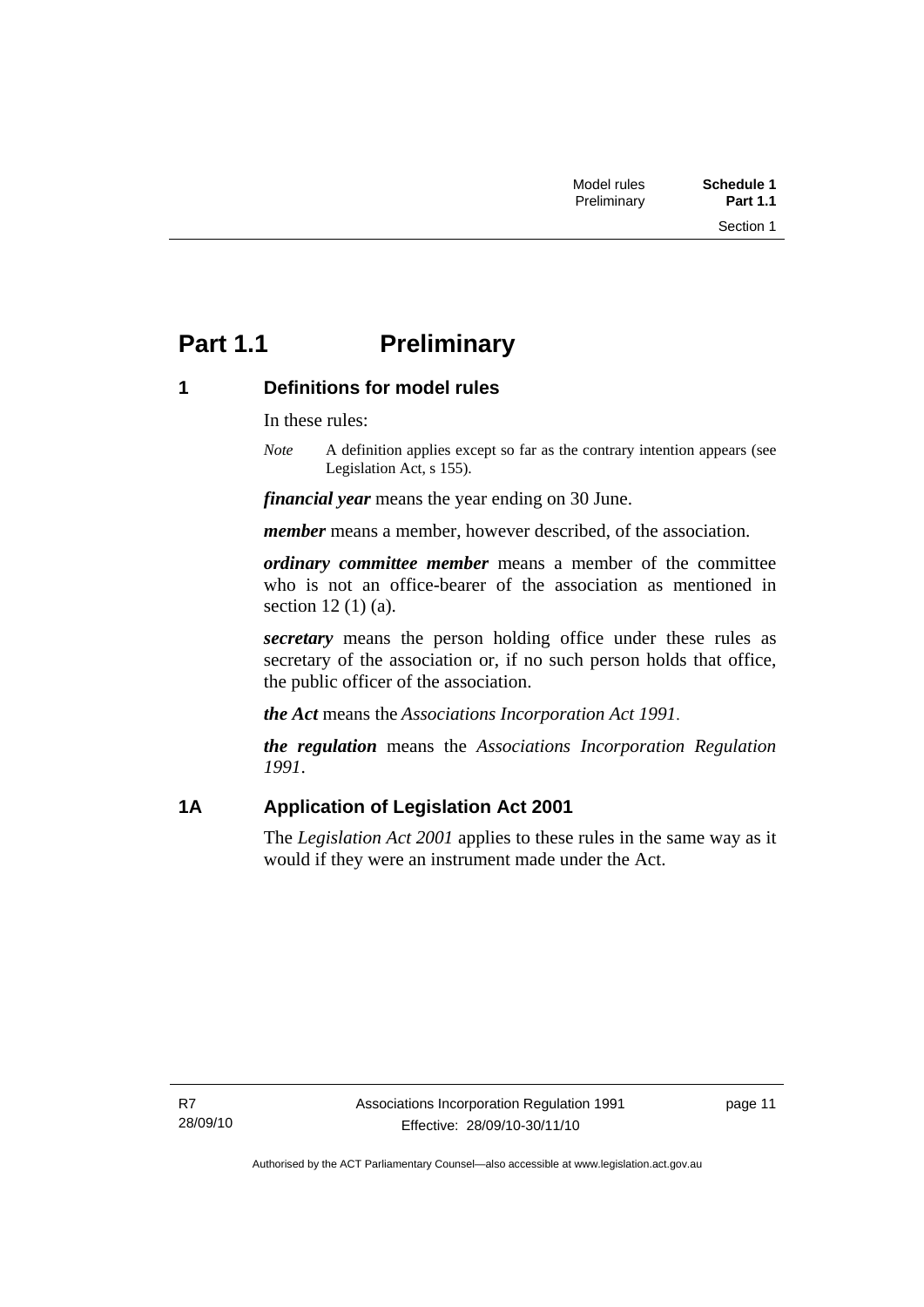<span id="page-17-0"></span>**Schedule 1** Model rules<br> **Part 1.2** Membershir **Part 1.2** Membership Section 2

### **Part 1.2 Membership**

#### **2 Membership qualifications**

A person is qualified to be a member if—

- (a) the person is a person mentioned in the Act, section 21 (2) (a) or (b) and has not ceased to be a member of the association at any time after incorporation of the association under the Act; or
- (b) the person—
	- (i) has been nominated for membership in accordance with section 3 (1); and
	- (ii) has been approved for membership of the association by the committee of the association.

### **3 Nomination for membership**

- (1) A nomination of a person for membership of the association—
	- (a) must be made by a member of the association in writing in the form set out in appendix 1; and
	- (b) must be lodged with the secretary of the association.
- (2) As soon as is practicable after receiving a nomination for membership, the secretary must refer the nomination to the committee which must decide whether to approve or to reject the nomination.

 (3) If the committee decides to approve a nomination for membership, the secretary must as soon as practicable after that decision notify the nominee of that approval and request the nominee to pay within 28 days after receipt of the notification the sum payable under these rules by a member as the entrance fee and the first year's annual subscription.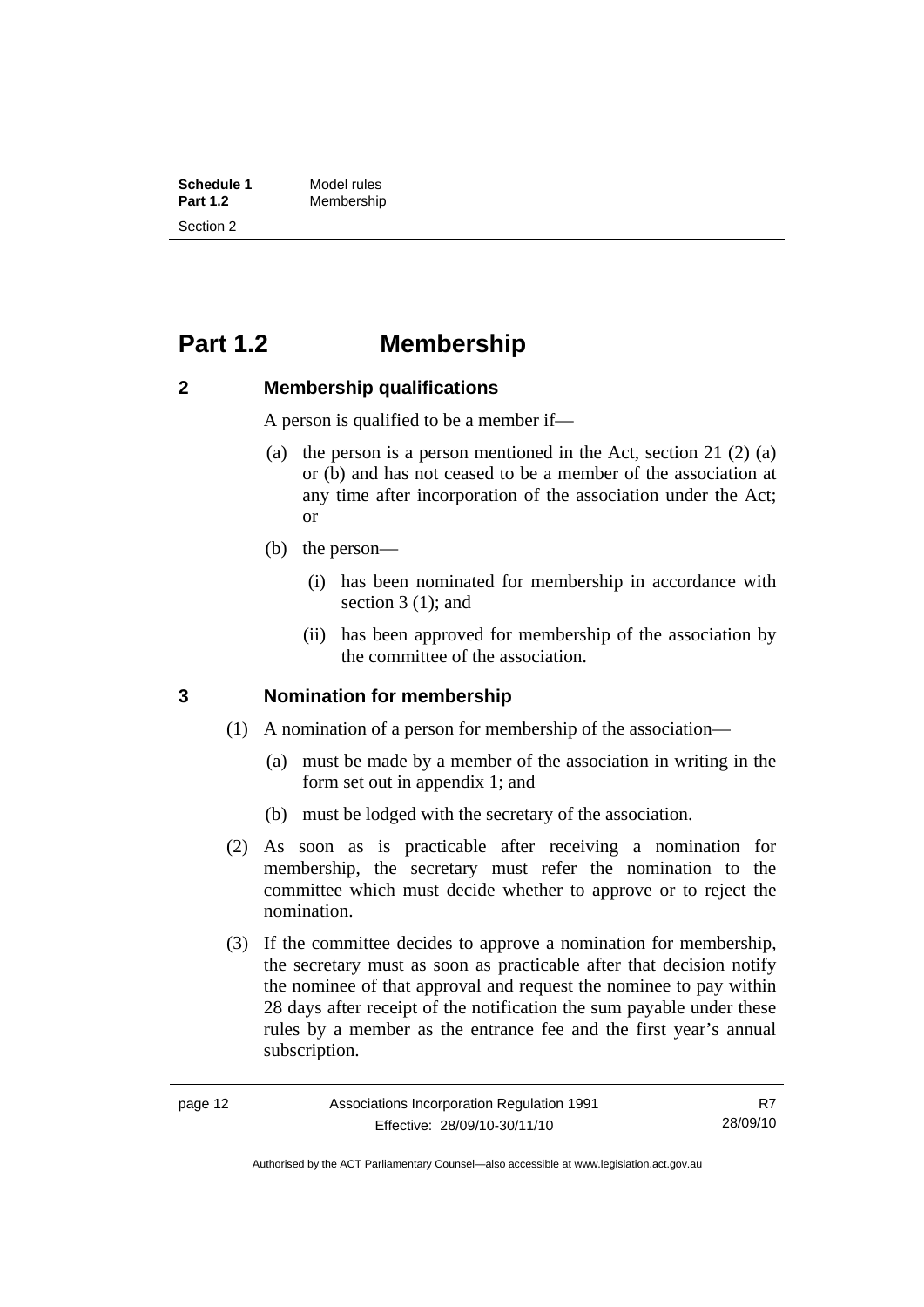| Schedule 1      | Model rules |
|-----------------|-------------|
| <b>Part 1.2</b> | Membership  |
| Section 4       |             |

<span id="page-18-0"></span> (4) The secretary must, on payment by the nominee of the amounts mentioned in subsection (3) within the period mentioned in that subsection, enter the nominee's name in the register of members and, on the name being so entered, the nominee becomes a member of the association.

#### **4 Membership entitlements not transferable**

A right, privilege or obligation that a person has because of being a member of the association—

- (a) cannot be transferred or transmitted to another person; and
- (b) terminates on cessation of the person's membership.

#### **5 Cessation of membership**

A person ceases to be a member of the association if the person—

- (a) dies or, for a corporation, is wound up; or
- (b) resigns from membership of the association; or
- (c) is expelled from the association; or
- (d) fails to renew membership of the association.

### **6 Resignation of membership**

- (1) A member is not entitled to resign from membership of the association except in accordance with this section.
- (2) A member who has paid all amounts payable by the member to the association may resign from membership of the association by first giving notice (of not less than 1 month or, if the committee has determined a shorter period, that shorter period) in writing to the secretary of the member's intention to resign and, at the end of the period of notice, the member ceases to be a member.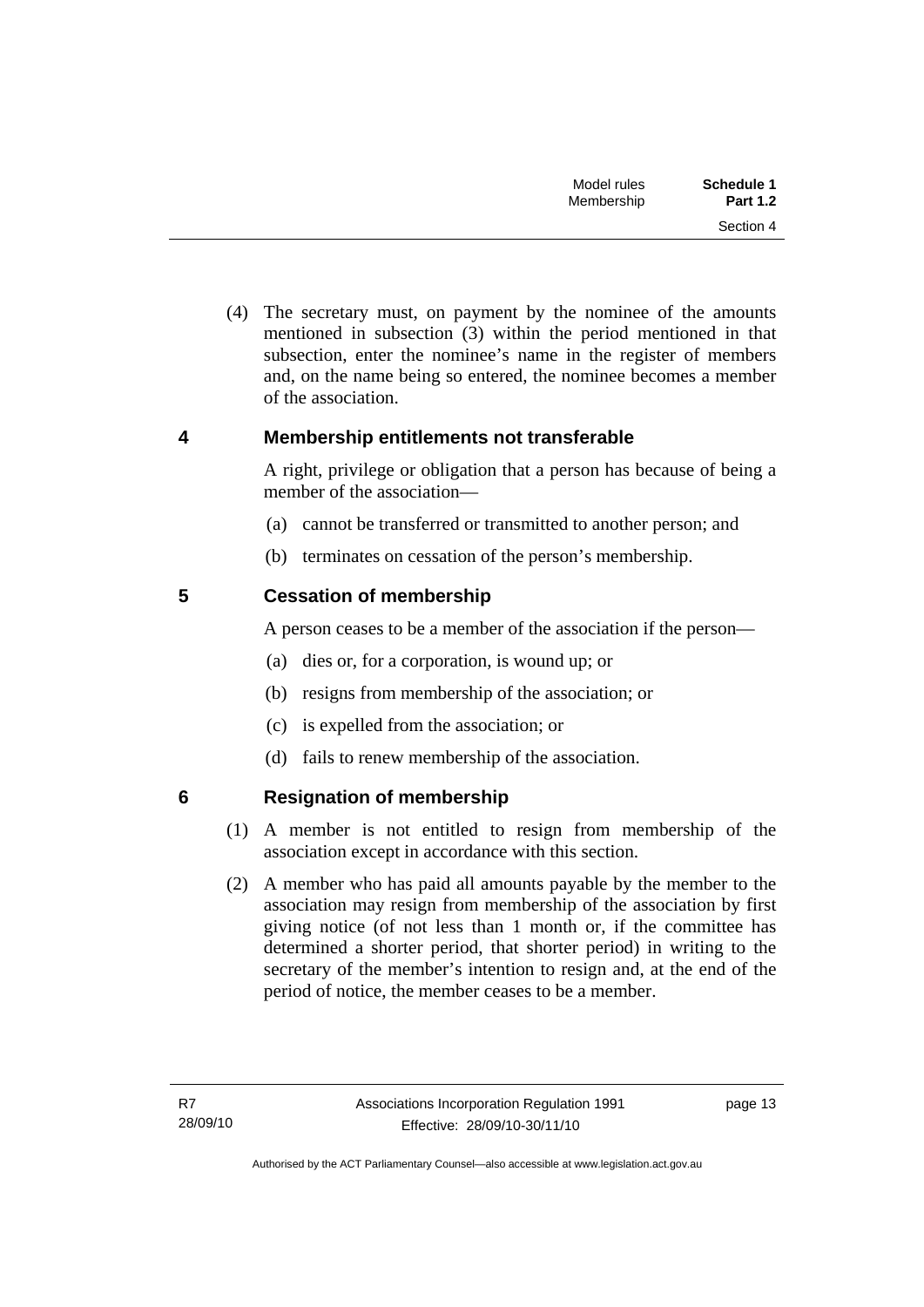<span id="page-19-0"></span>

| Schedule 1      | Model rules |
|-----------------|-------------|
| <b>Part 1.2</b> | Membership  |
| Section 7       |             |

 (3) If a person ceases to be a member, the secretary must make an appropriate entry in the register of members recording the date the member ceased to be a member.

#### **7 Fee, subscriptions etc**

- (1) The entrance fee to the association is \$1 or, if any other amount has been determined by resolution of the committee, the other amount.
- (2) The annual membership fee of the association is \$2 or, if any other amount has been determined by resolution of the committee, that other amount.
- (3) The annual membership fee is payable—
	- (a) except as provided by paragraph (b)—before 1 July in each calendar year; or
	- (b) if a person becomes a member on or after 1 July in any calendar year—before 1 July in each succeeding calendar year.

#### **8 Members' liabilities**

The liability of a member to contribute towards the payment of the debts and liabilities of the association or the costs, charges and expenses of the winding up of the association is limited to the amount (if any) unpaid by the member in relation to membership of the association as required by section 7.

#### **9 Disciplining of members**

- (1) If the committee is of the opinion that a member—
	- (a) has persistently refused or neglected to comply with a provision of these rules; or
	- (b) has persistently and wilfully acted in a manner prejudicial to the interests of the association;

the committee may, by resolution—

R7 28/09/10

Authorised by the ACT Parliamentary Counsel—also accessible at www.legislation.act.gov.au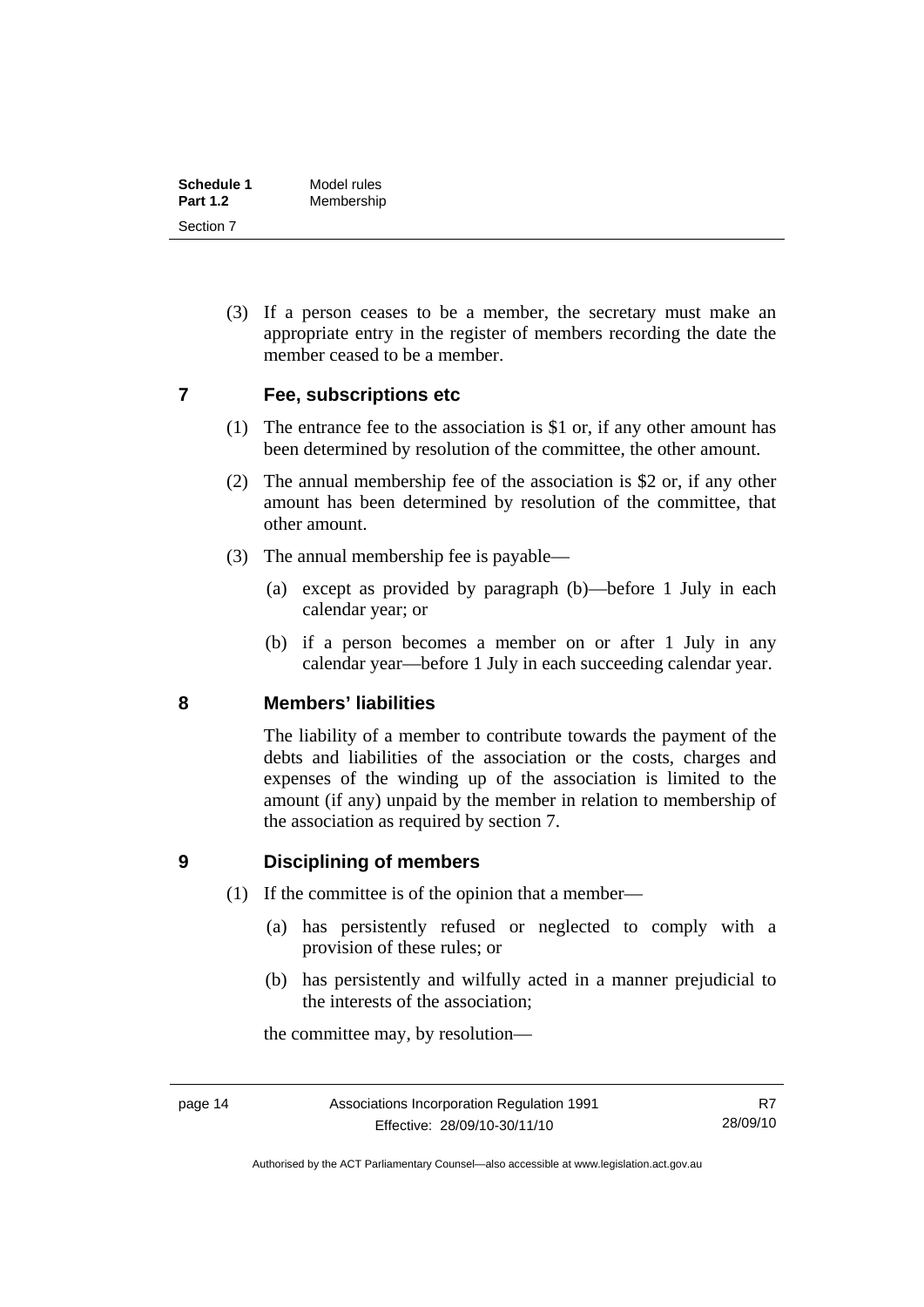Section 9

- (c) expel the member from the association; or
- (d) suspend the member from the rights and privileges of membership of the association that the committee may decide for a specified period.
- (2) A resolution of the committee under subsection (1) is of no effect unless the committee, at a meeting held not earlier than 14 days and not later than 28 days after service on the member of a notice under subsection (3), confirms the resolution in accordance with this section.
- (3) If the committee passes a resolution under subsection (1), the secretary must, as soon as practicable, serve a written notice on the member—
	- (a) setting out the resolution of the committee and the grounds on which it is based; and
	- (b) stating that the member may address the committee at a meeting to be held not earlier than 14 days and not later than 28 days after service of the notice; and
	- (c) stating the date, place and time of that meeting; and
	- (d) informing the member that the member may do either or both of the following:
		- (i) attend and speak at that meeting;
		- (ii) submit to the committee at or before the date of that meeting written representations relating to the resolution.
- (4) Subject to the Act, section 50, at a meeting of the committee mentioned in subsection (2), the committee must—
	- (a) give to the member mentioned in subsection (1) an opportunity to make oral representations; and
	- (b) give due consideration to any written representations submitted to the committee by that member at or before the meeting; and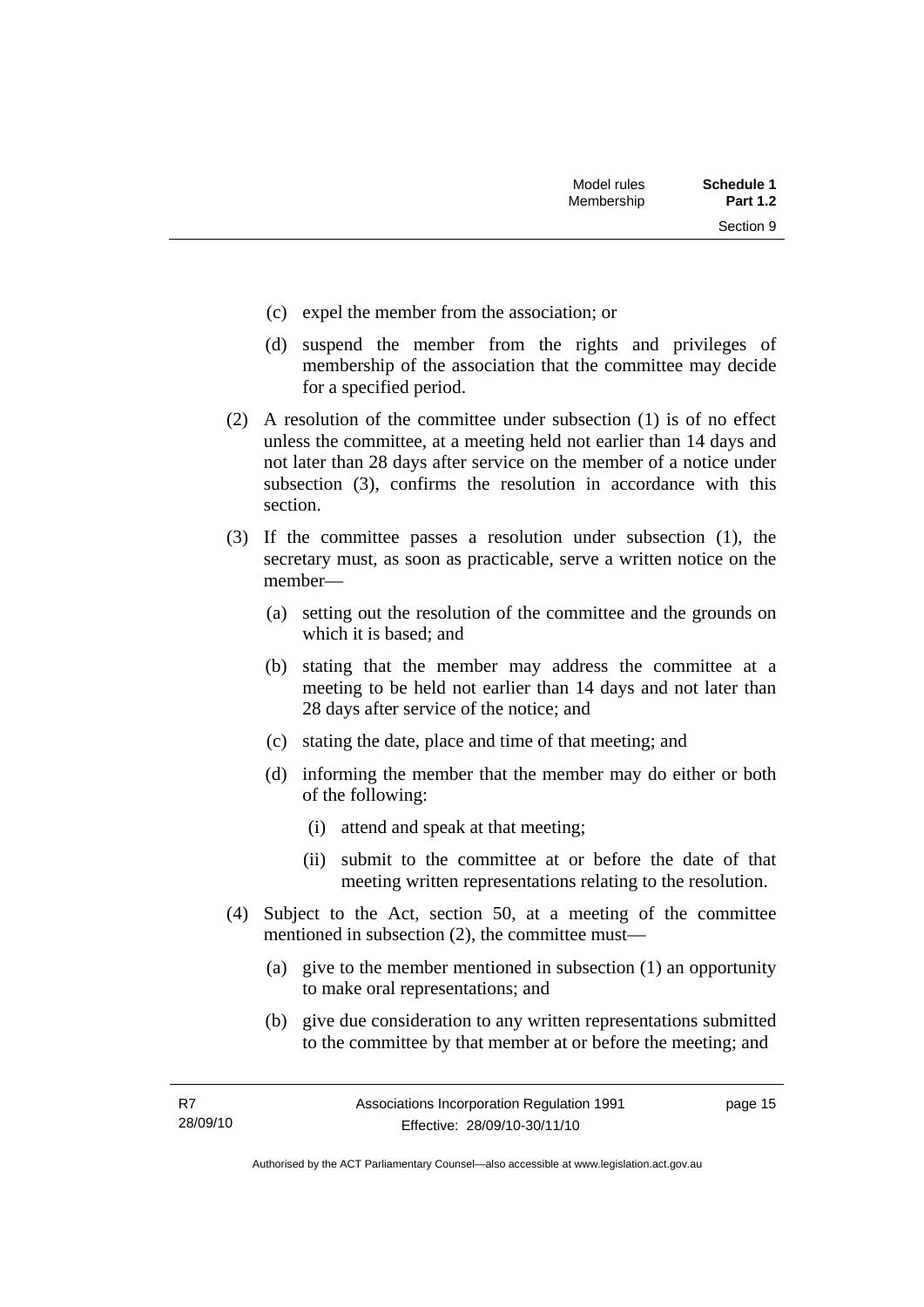<span id="page-21-0"></span>

| Schedule 1      | Model rules |
|-----------------|-------------|
| <b>Part 1.2</b> | Membership  |
| Section 10      |             |

- (c) by resolution decide whether to confirm or to revoke the resolution of the committee made under subsection (1).
- (5) If the committee confirms a resolution under subsection (4), the secretary must, within 7 days after that confirmation, by written notice inform the member of that confirmation and of the member's right of appeal under section 10.
- (6) A resolution confirmed by the committee under subsection (4) does not take effect—
	- (a) until the end of the period within which the member is entitled to appeal against the resolution if the member does not exercise the right of appeal within that period; or
	- (b) if within that period the member exercises the right of appeal—unless and until the association confirms the resolution in accordance with section 10 (4).

#### **10 Right of appeal of disciplined member**

- (1) A member may appeal to the association in general meeting against a resolution of the committee that is confirmed under section 9 (4), within 7 days after notice of the resolution is served on the member, by lodging with the secretary a notice to that effect.
- (2) On receipt of a notice under subsection (1), the secretary must notify the committee which must call a general meeting of the association to be held within 21 days after the date when the secretary received the notice or as soon as possible after that date.
- (3) Subject to the Act, section 50, at a general meeting of the association called under subsection (2)—
	- (a) no business other than the question of the appeal may be transacted; and
	- (b) the committee and the member must be given the opportunity to make representations in relation to the appeal orally or in writing, or both; and

Authorised by the ACT Parliamentary Counsel—also accessible at www.legislation.act.gov.au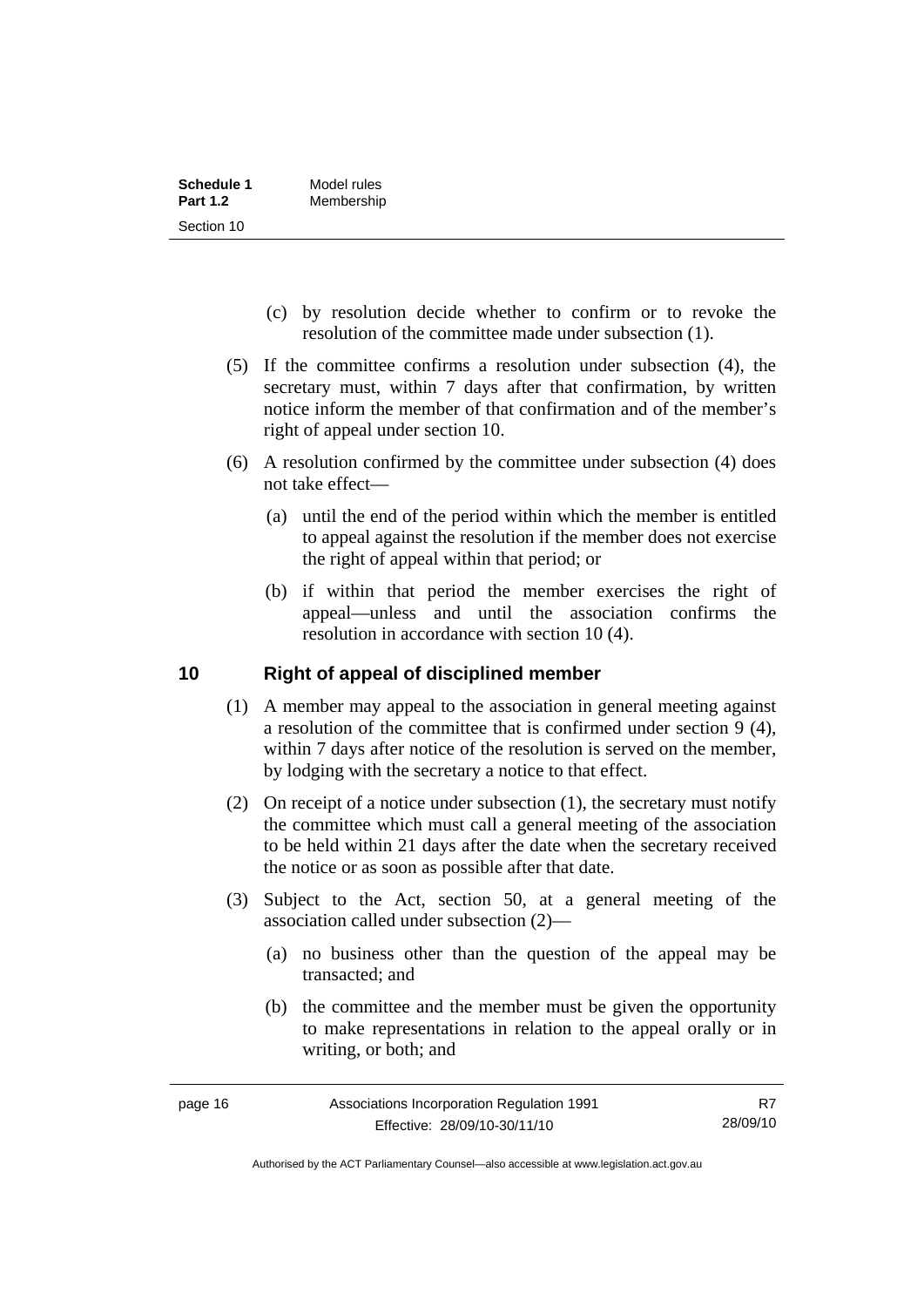| Model rules<br>Membership | Schedule 1<br><b>Part 1.2</b> |
|---------------------------|-------------------------------|
|                           | Section 10                    |

- (c) the members present must vote by secret ballot on the question of whether the resolution made under section 9 (4) should be confirmed or revoked.
- (4) If the meeting passes a special resolution in favour of the confirmation of the resolution made under section 9 (4), that resolution is confirmed.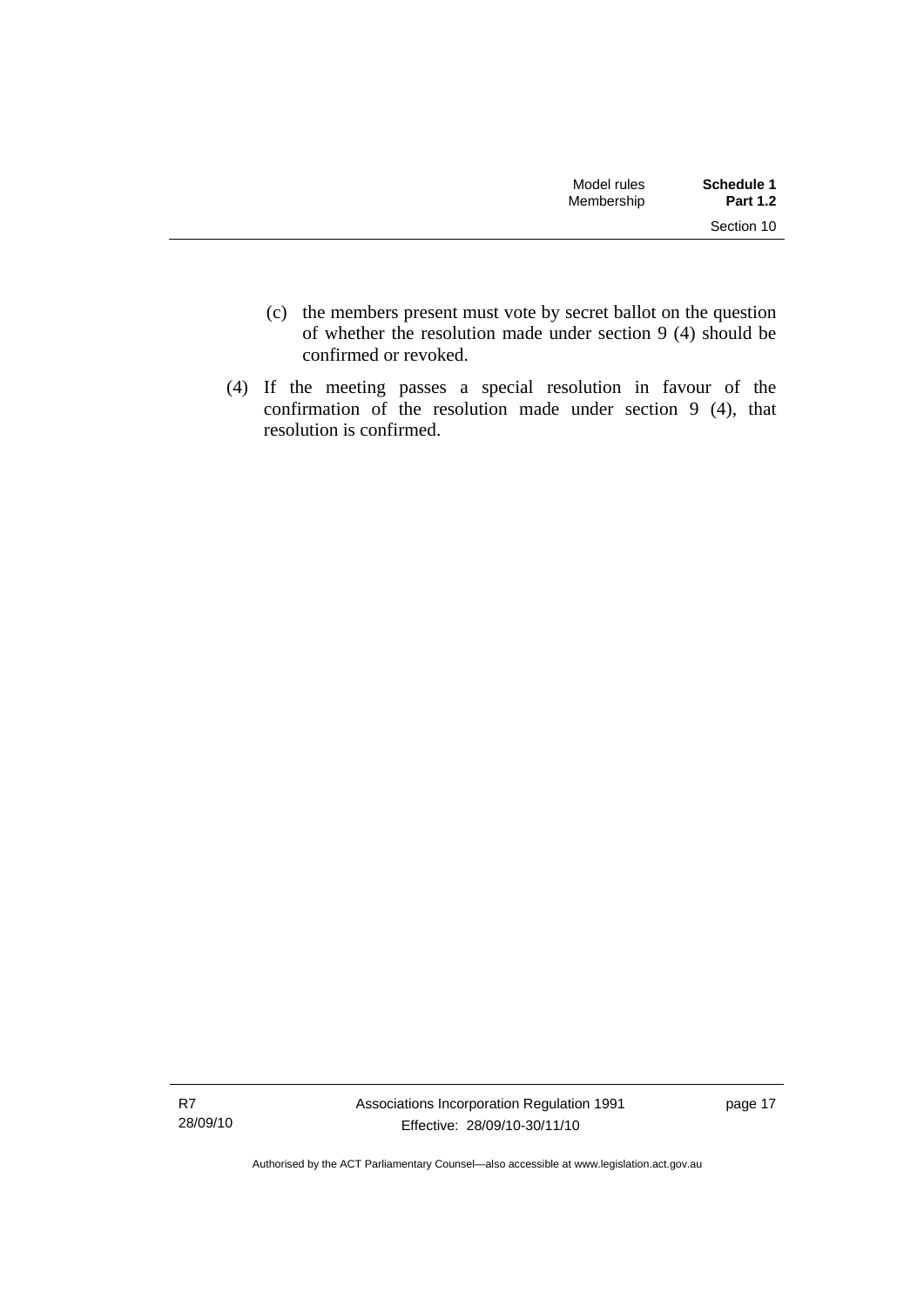<span id="page-23-0"></span>

| Schedule 1      | Model rules |
|-----------------|-------------|
| <b>Part 1.3</b> | Committee   |
| Section 11      |             |

### **Part 1.3 Committee**

#### **11 Powers of committee**

The committee, subject to the Act, the regulation, these rules, and to any resolution passed by the association in general meeting—

- (a) controls and manages the affairs of the association; and
- (b) may exercise all functions that may be exercised by the association other than those functions that are required by these rules to be exercised by the association in general meeting; and
- (c) has power to perform all acts and do all things that appear to the committee to be necessary or desirable for the proper management of the affairs of the association.

#### **12 Constitution and membership**

- (1) The committee consists of—
	- (a) the office-bearers of the association; and
	- (b) 3 ordinary committee members;

each of whom must be elected under section 13 or appointed in accordance with subsection (4).

- (2) The office-bearers of the association are—
	- (a) the president; and
	- (b) the vice-president; and
	- (c) the treasurer; and
	- (d) the secretary.
- (3) Each member of the committee holds office, subject to these rules, until the conclusion of the annual general meeting following the date of the member's election, but is eligible for re-election.

R7 28/09/10

Authorised by the ACT Parliamentary Counsel—also accessible at www.legislation.act.gov.au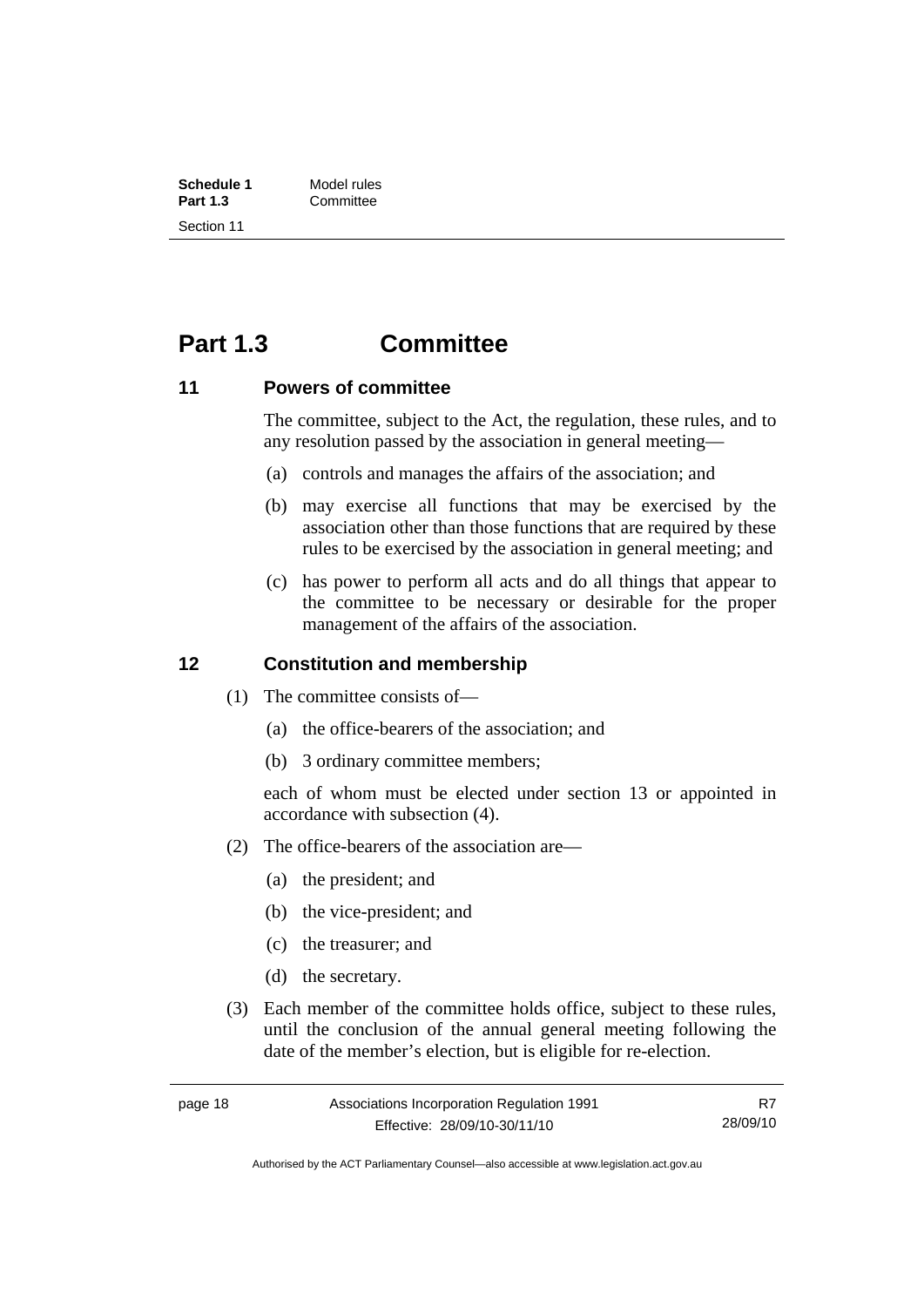<span id="page-24-0"></span>

| <b>Schedule 1</b> | Model rules |  |
|-------------------|-------------|--|
| <b>Part 1.3</b>   | Committee   |  |
| Section 13        |             |  |

 (4) If there is a vacancy in the membership of the committee, the committee may appoint a member of the association to fill the vacancy and the member so appointed holds office, subject to these rules, until the conclusion of the next annual general meeting after the date of the appointment.

#### **13 Election of committee members**

- (1) Nominations of candidates for election as office-bearers of the association or as ordinary committee members—
	- (a) must be made in writing, signed by 2 members of the association and accompanied by the written consent of the candidate (which may be endorsed on the nomination form); and
	- (b) must be given to the secretary of the association not less than 7 days before the date fixed for the annual general meeting at which the election is to take place.
- (2) If insufficient nominations are received to fill all vacancies on the committee, the candidates nominated are taken to be elected and further nominations may be received at the annual general meeting.
- (3) If insufficient further nominations are received, any vacant positions remaining on the committee are taken to be vacancies.
- (4) If the number of nominations received is equal to the number of vacancies to be filled, the people nominated are taken to be elected.
- (5) If the number of nominations received exceeds the number of vacancies to be filled, a ballot must be held.
- (6) The ballot for the election of office-bearers and ordinary committee members must be conducted at the annual general meeting in the way the committee may direct.
- (7) A person is not eligible to simultaneously hold more than 1 position on the committee.

page 19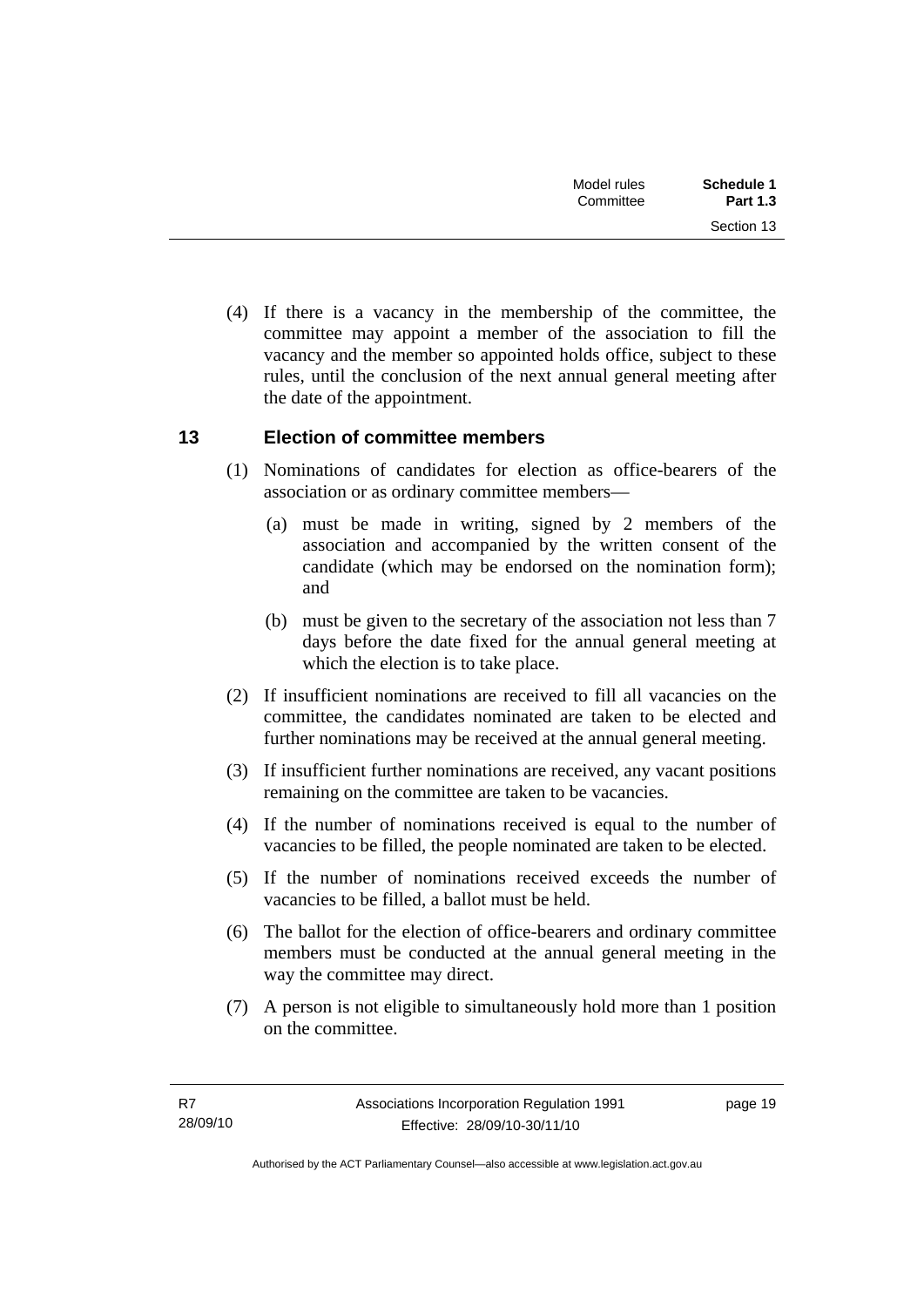<span id="page-25-0"></span>

| Schedule 1      | Model rules |
|-----------------|-------------|
| <b>Part 1.3</b> | Committee   |
| Section 14      |             |

#### **14 Secretary**

- (1) The secretary of the association must, as soon as practicable after being appointed as secretary, notify the association of his or her address.
- (2) The secretary must keep minutes of—
	- (a) all elections and appointments of office-bearers and ordinary committee members; and
	- (b) the names of members of the committee present at a committee meeting or a general meeting; and
	- (c) all proceedings at committee meetings and general meetings.
- (3) Minutes of proceedings at a meeting must be signed by the person presiding at the meeting or by the person presiding at the next succeeding meeting.

#### **15 Treasurer**

- (1) The treasurer of the association must—
	- (a) collect and receive all amounts owing to the association and make all payments authorised by the association; and
	- (b) keep correct accounts and books showing the financial affairs of the association with full details of all receipts and expenditure connected with the activities of the association.

#### **16 Vacancies**

For these rules, a vacancy in the office of a member of the committee happens if the member—

- (a) dies; or
- (b) ceases to be a member of the association; or
- (c) resigns the office; or

Authorised by the ACT Parliamentary Counsel—also accessible at www.legislation.act.gov.au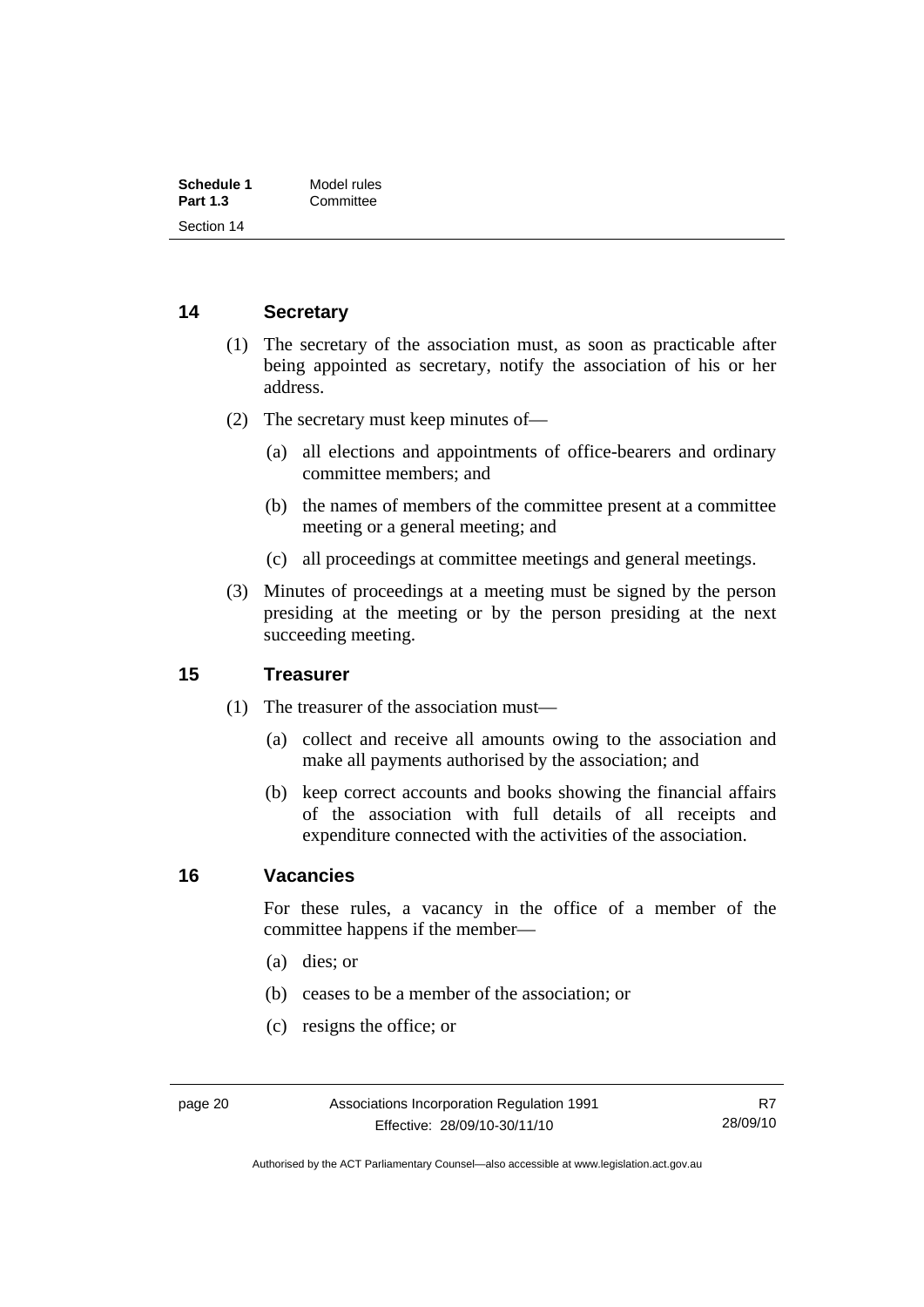<span id="page-26-0"></span>

| <b>Schedule 1</b><br><b>Part 1.3</b> | Model rules<br>Committee |  |
|--------------------------------------|--------------------------|--|
| Section 17                           |                          |  |

- (d) is removed from office under section 17 (Removal of committee members); or
- (e) becomes bankrupt or personally insolvent; or
- (f) suffers from mental or physical incapacity; or
- (g) is disqualified from office under the Act, section 63 (1); or
- (h) is absent without the consent of the committee from all meetings of the committee held during a period of 6 months.

#### **17 Removal of committee members**

The association in general meeting may by resolution, subject to the Act, section 50, remove any member of the committee from the office of member of the committee before the end of the member's term of office.

#### **18 Committee meetings and quorum**

- (1) The committee must meet at least 3 times in each calendar year at the place and time that the committee may decide.
- (2) Additional meetings of the committee may be called by any member of the committee.
- (3) Oral or written notice of a meeting of the committee must be given by the secretary to each member of the committee at least 48 hours (or any other period that may be unanimously agreed on by the members of the committee) before the time appointed for the holding of the meeting.
- (4) Notice of a meeting given under subsection (3) must specify the general nature of the business to be transacted at the meeting and no business other than that business may be transacted at the meeting, except business that the committee members present at the meeting unanimously agree to treat as urgent business.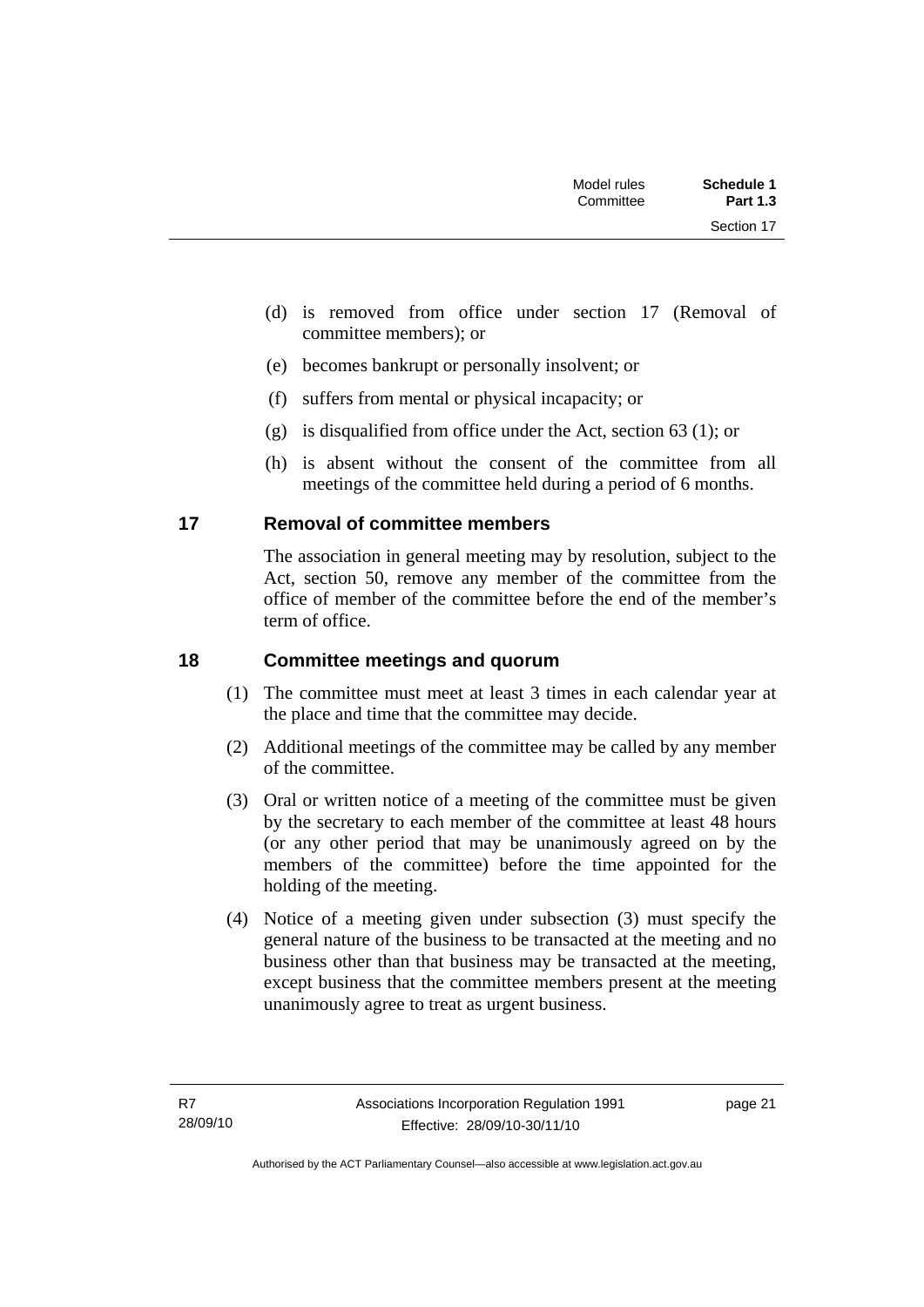<span id="page-27-0"></span>

| Schedule 1      | Model rules |
|-----------------|-------------|
| <b>Part 1.3</b> | Committee   |
| Section 19      |             |

- (5) Any 3 members of the committee constitute a quorum for the transaction of the business of a meeting of the committee.
- (6) No business may be transacted by the committee unless a quorum is present and, if within half an hour after the time appointed for the meeting a quorum is not present, the meeting stands adjourned to the same place and at the same hour of the same day in the following week.
- (7) If at the adjourned meeting a quorum is not present within half an hour after the time appointed for the meeting, the meeting is dissolved.
- (8) At meetings of the committee—
	- (a) the president or, in the absence of the president, the vicepresident presides; or
	- (b) if the president and the vice-president are absent—1 of the remaining members of the committee may be chosen by the members present to preside.

#### **19 Delegation by committee to subcommittee**

- (1) The committee may, in writing, delegate to 1 or more subcommittees (consisting of the member or members of the association that the committee considers appropriate) the exercise of the functions of the committee that are specified in the instrument, other than—
	- (a) this power of delegation; and
	- (b) a function that is a function imposed on the committee by the Act, by any other Territory law, or by resolution of the association in general meeting.
- (2) A function, the exercise of which has been delegated to a subcommittee under this section may, while the delegation remains unrevoked, be exercised from time to time by the subcommittee in accordance with the terms of the delegation.

Authorised by the ACT Parliamentary Counsel—also accessible at www.legislation.act.gov.au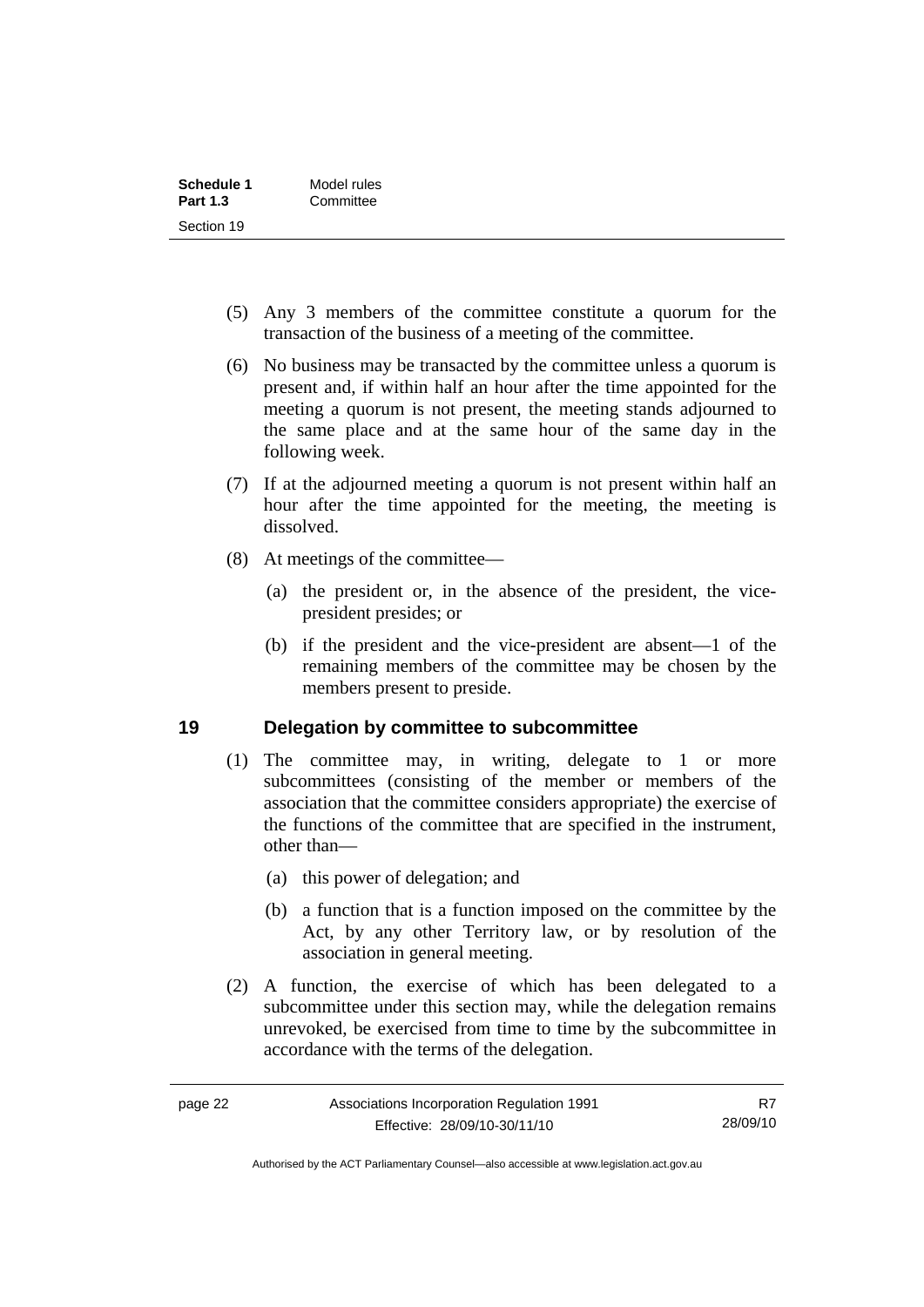| Schedule 1<br><b>Part 1.3</b> | Model rules<br>Committee |  |
|-------------------------------|--------------------------|--|
| Section 20                    |                          |  |

- <span id="page-28-0"></span> (3) A delegation under this section may be made subject to any conditions or limitations about the exercise of any function, or about time or circumstances, that may be specified in the instrument of delegation.
- (4) Despite any delegation under this section, the committee may continue to exercise any function delegated.
- (5) Any act or thing done or suffered by a subcommittee acting in the exercise of a delegation under this section has the same force and effect as it would have if it had been done or suffered by the committee.
- (6) The committee may, in writing, revoke wholly or in part any delegation under this section.
- (7) A subcommittee may meet and adjourn as it considers appropriate.

#### **20 Voting and decisions**

- (1) Questions arising at a meeting of the committee or of any subcommittee appointed by the committee are decided by a majority of the votes of members of the committee or subcommittee present at the meeting.
- (2) Each member present at a meeting of the committee or of any subcommittee appointed by the committee (including the person presiding at the meeting) is entitled to 1 vote but, if the votes on any question are equal, the person presiding may exercise a second or casting vote.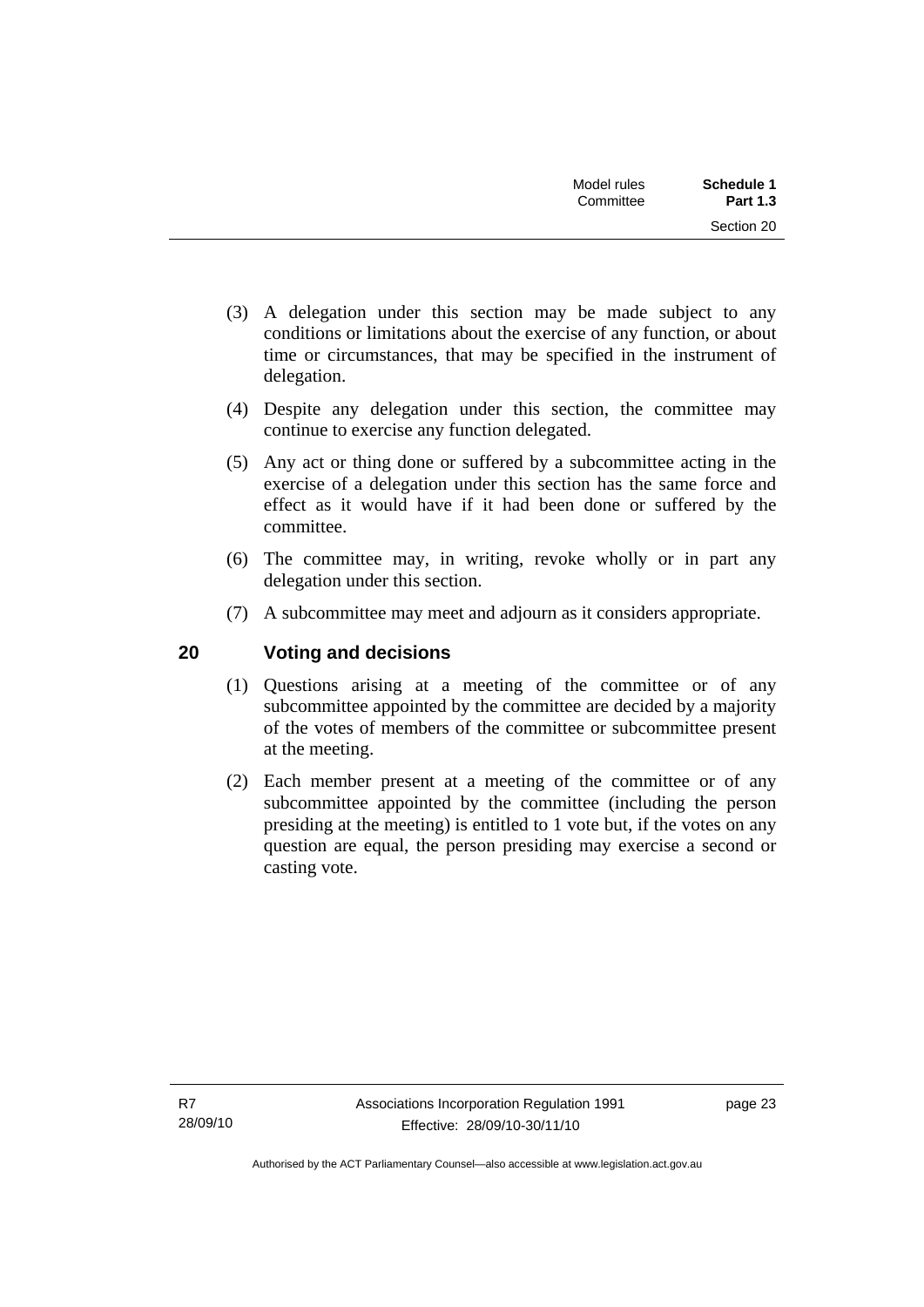### <span id="page-29-0"></span>**Part 1.4 General meetings**

#### **21 Annual general meetings—holding of**

- (1) With the exception of the first annual general meeting of the association, the association must, at least once in each calendar year and within 5 months after the end of each financial year of the association, call an annual general meeting of its members.
- (2) The association must hold its first annual general meeting—
	- (a) within 18 months after its incorporation under the Act; and
	- (b) within 5 months after the end of the first financial year of the association.
- (3) Subsections (1) and (2) have effect subject to the powers of the registrar-general under the Act, section 120 in relation to extensions of time.

#### **22 Annual general meetings—calling of and business at**

- (1) The annual general meeting of the association must, subject to the Act, be called on the date and at the place and time that the committee considers appropriate.
- (2) In addition to any other business that may be transacted at an annual general meeting, the business of an annual general meeting is—
	- (a) to confirm the minutes of the last annual general meeting and of any general meeting held since that meeting; and
	- (b) to receive from the committee reports on the activities of the association during the last financial year; and
	- (c) to elect members of the committee, including office-bearers; and

Authorised by the ACT Parliamentary Counsel—also accessible at www.legislation.act.gov.au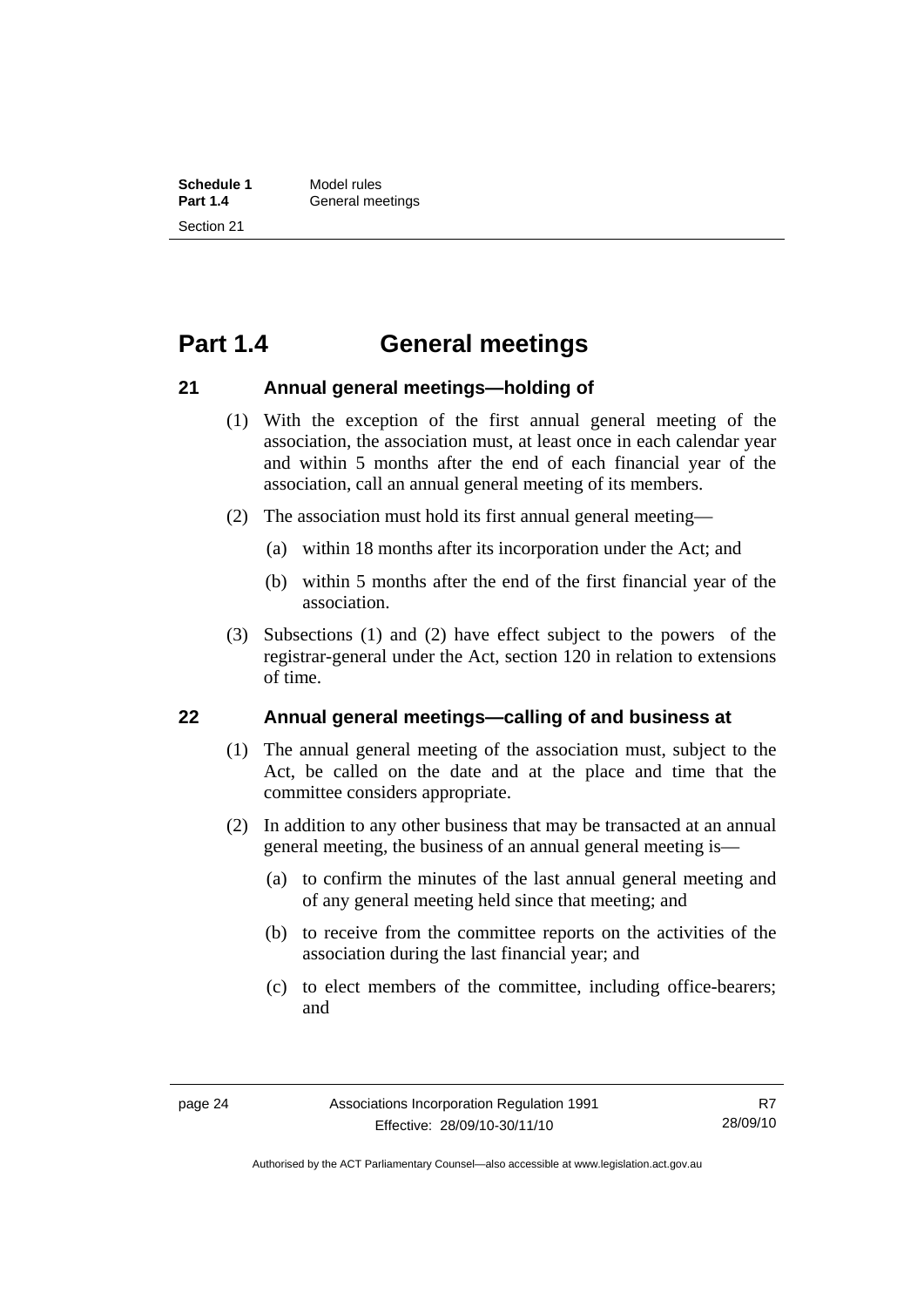- <span id="page-30-0"></span> (d) to receive and consider the statement of accounts and the reports that are required to be submitted to members under the Act, section 73 (1).
- (3) An annual general meeting must be specified as such in the notice calling it in accordance with section 24 (Notice).
- (4) An annual general meeting must be conducted in accordance with the provisions of this part.

#### **23 General meetings—calling of**

- (1) The committee may, whenever it considers appropriate, call a general meeting of the association.
- (2) The committee must, on the requisition in writing of not less than 5% of the total number of members, call a general meeting of the association.
- (3) A requisition of members for a general meeting—
	- (a) must state the purpose or purposes of the meeting; and
	- (b) must be signed by the members making the requisition; and
	- (c) must be lodged with the secretary; and
	- (d) may consist of several documents in a similar form, each signed by 1 or more of the members making the requisition.
- (4) If the committee fails to call a general meeting within 1 month after the date when a requisition of members for the meeting is lodged with the secretary, any 1 or more of the members who made the requisition may call a general meeting to be held not later than 3 months after that date.
- (5) A general meeting called by a member or members mentioned in subsection (4) must be called as nearly as is practicable in the same way as general meetings are called by the committee and any member who thereby incurs expense is entitled to be reimbursed by the association for any reasonable expense so incurred.

page 25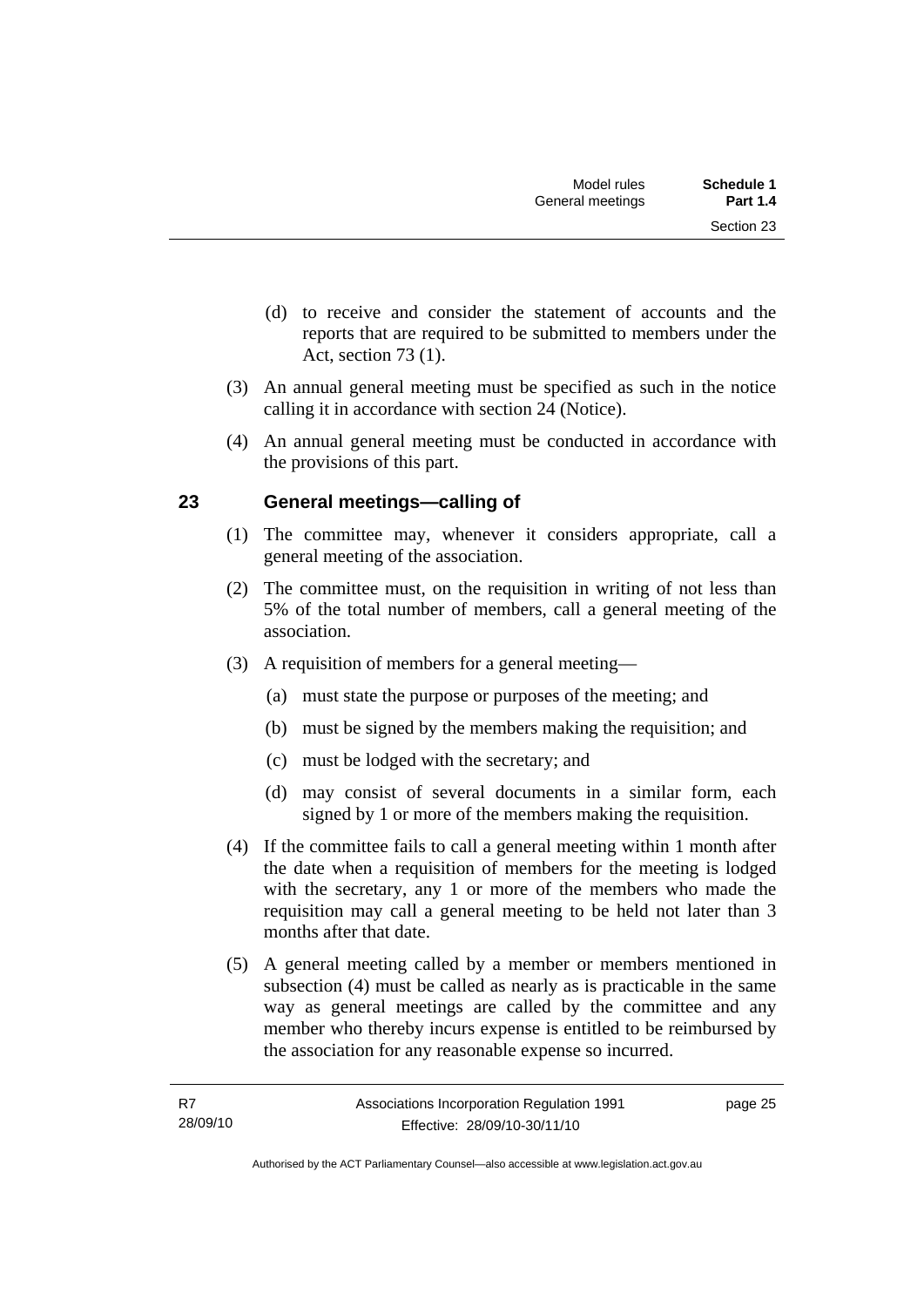#### <span id="page-31-0"></span>**24 Notice**

- (1) Except if the nature of the business proposed to be dealt with at a general meeting requires a special resolution of the association, the secretary must, at least 14 days before the date fixed for the holding of the general meeting, send by prepaid post to each member at the member's address appearing in the register of members, a notice specifying the place, date and time of the meeting and the nature of the business proposed to be transacted at the meeting.
- (2) If the nature of the business proposed to be dealt with at a general meeting requires a special resolution of the association, the secretary must, at least 21 days before the date fixed for the holding of the general meeting, send notice to each member in the way provided in subsection (1) specifying, in addition to the matter required under that subsection, the intention to propose the resolution as a special resolution.
- (3) No business other than that specified in the notice calling a general meeting may be transacted at the meeting except, for an annual general meeting, business that may be transacted under section 22 (2).
- (4) A member desiring to bring any business before a general meeting may give written notice of that business to the secretary who must include that business in the next notice calling a general meeting given after receipt of the notice from the member.

#### **25 General meetings—procedure and quorum**

- (1) No item of business may be transacted at a general meeting unless a quorum of members entitled under these rules to vote is present during the time the meeting is considering that item.
- (2) Five members present in person (who are entitled under these rules to vote at a general meeting) constitute a quorum for the transaction of the business of a general meeting.

Authorised by the ACT Parliamentary Counsel—also accessible at www.legislation.act.gov.au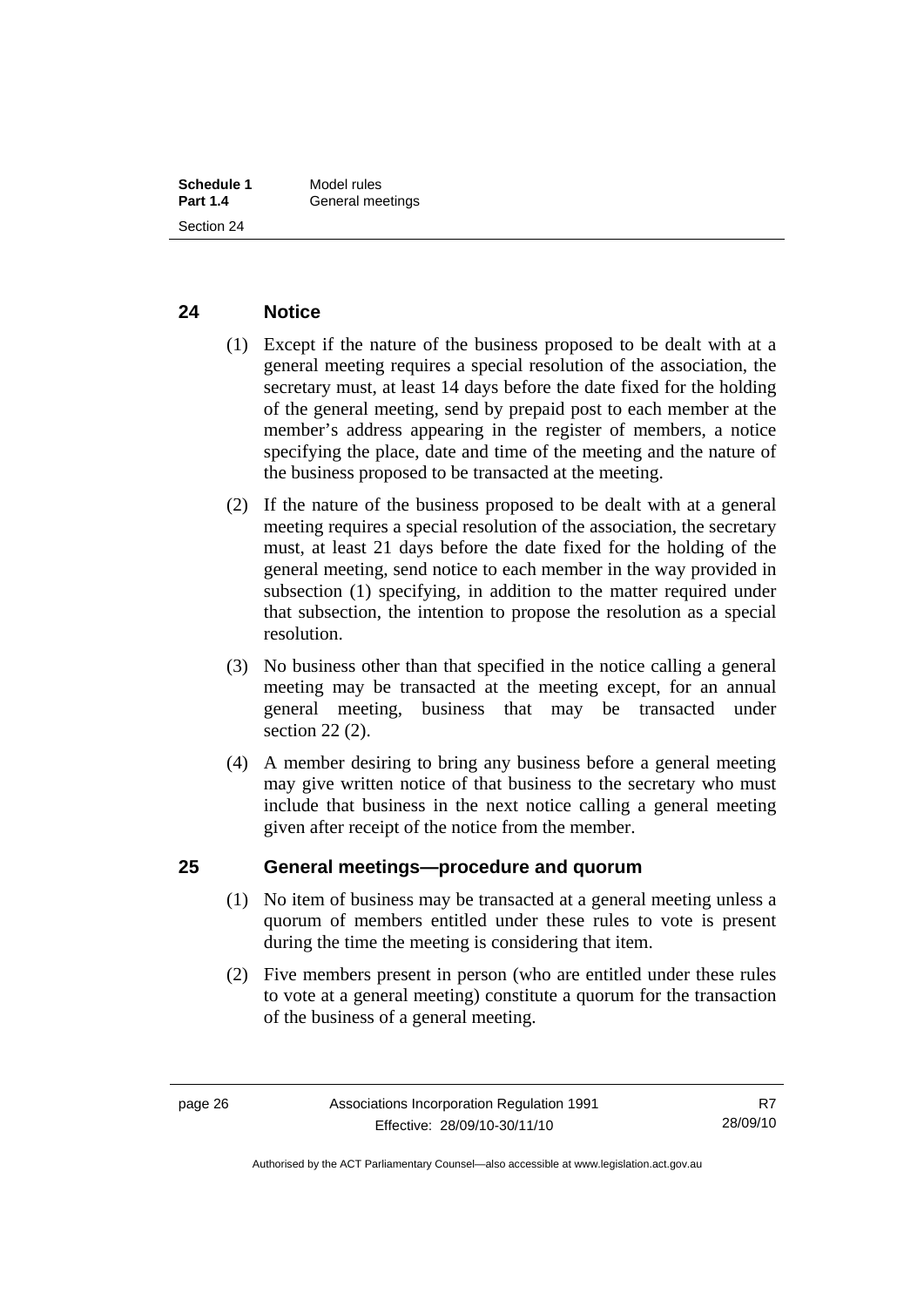- <span id="page-32-0"></span> (3) If within 30 minutes after the appointed time for the start of a general meeting a quorum is not present, the meeting if called on the requisition of members is dissolved and in any other case stands adjourned to the same day in the following week at the same time and (unless another place is specified at the time of adjournment by the person presiding at the meeting or communicated by written notice to members given before the day to which the meeting is adjourned) at the same place.
- (4) If at the adjourned meeting a quorum is not present within 30 minutes after the time appointed for the start of the meeting, the members present (being not less than 3) constitute a quorum.

### **26 Presiding member**

- (1) The president, or in the absence of the president, the vice-president, presides at each general meeting of the association.
- (2) If the president and the vice-president are absent from a general meeting, the members present must elect 1 of their number to preside at the meeting.

### **27 Adjournment**

- (1) The person presiding at a general meeting at which a quorum is present may, with the consent of the majority of members present at the meeting, adjourn the meeting from time to time and place to place, but no business may be transacted at an adjourned meeting other than the business left unfinished at the meeting at which the adjournment took place.
- (2) If a general meeting is adjourned for 14 days or more, the secretary must give written or oral notice of the adjourned meeting to each member of the association stating the place, date and time of the meeting and the nature of the business to be transacted at the meeting.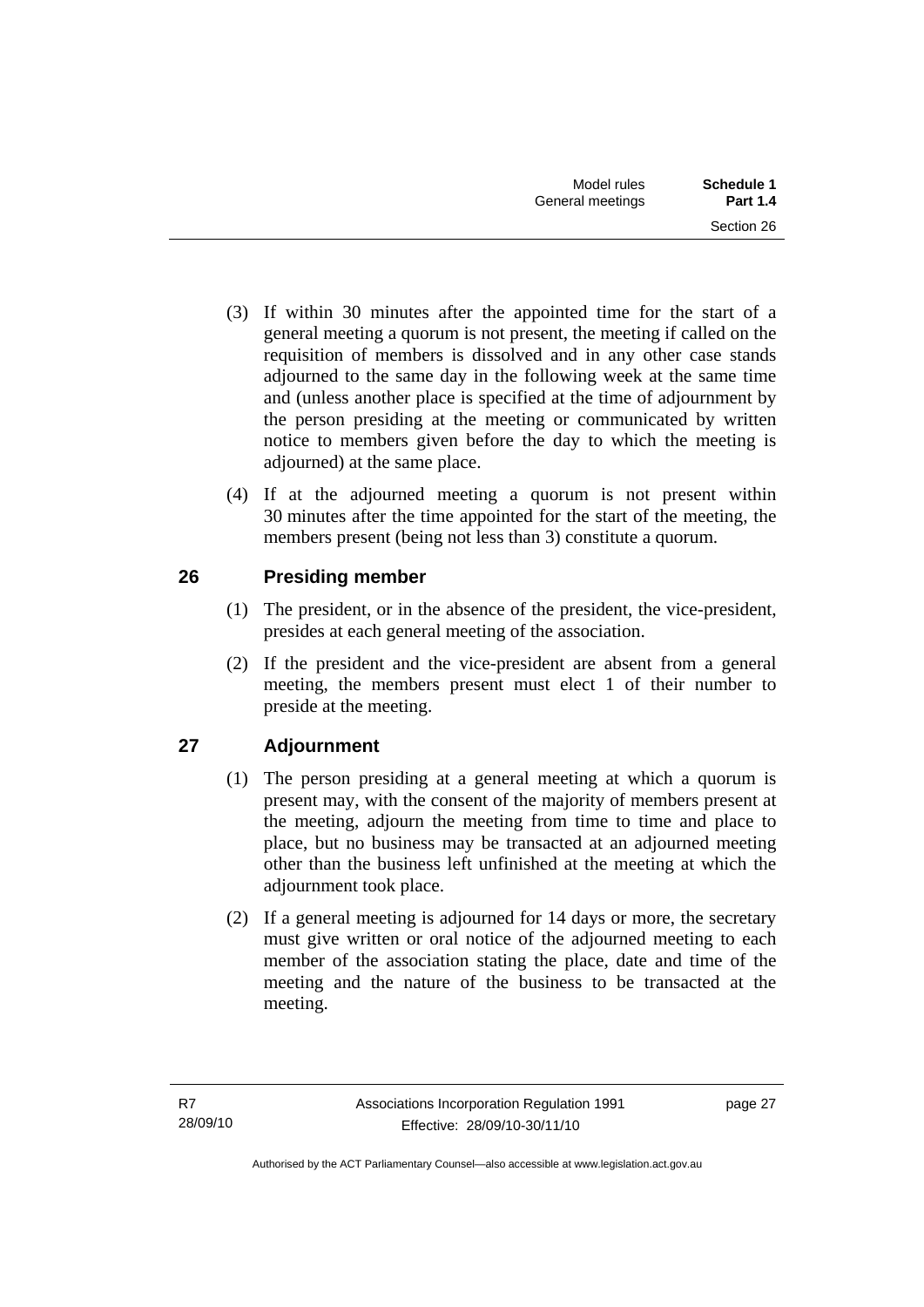<span id="page-33-0"></span>

| Schedule 1      | Model rules      |
|-----------------|------------------|
| <b>Part 1.4</b> | General meetings |
| Section 28      |                  |

 (3) Except as provided in subsections (1) and (2), notice of an adjournment of a general meeting or of the business to be transacted at an adjourned meeting is not required to be given.

#### **28 Making of decisions**

- (1) A question arising at a general meeting of the association is to be decided on a show of hands and, unless before or on the declaration of the show of hands a poll is demanded, a declaration by the person presiding that a resolution has, on a show of hands, been carried or carried unanimously or carried by a particular majority or lost, or an entry to that effect in the minute book of the association, is evidence of the fact without proof of the number or proportion of the votes recorded in favour of or against that resolution.
- (2) At a general meeting of the association, a poll may be demanded by the person presiding or by not less than 3 members present in person or by proxy at the meeting.
- (3) If the poll is demanded at a general meeting, the poll must be taken—
	- (a) immediately if the poll relates to the election of the person to preside at the meeting or to the question of an adjournment; or
	- (b) in any other case—in the way and at the time before the close of the meeting that the person presiding directs, and the resolution of the poll on the matter is taken to be the resolution of the meeting on that matter.

#### **29 Voting**

- (1) Subject to subsection (3), on any question arising at a general meeting of the association a member has 1 vote only.
- (2) All votes must be given personally or by proxy but no member may hold more than 5 proxies.

Authorised by the ACT Parliamentary Counsel—also accessible at www.legislation.act.gov.au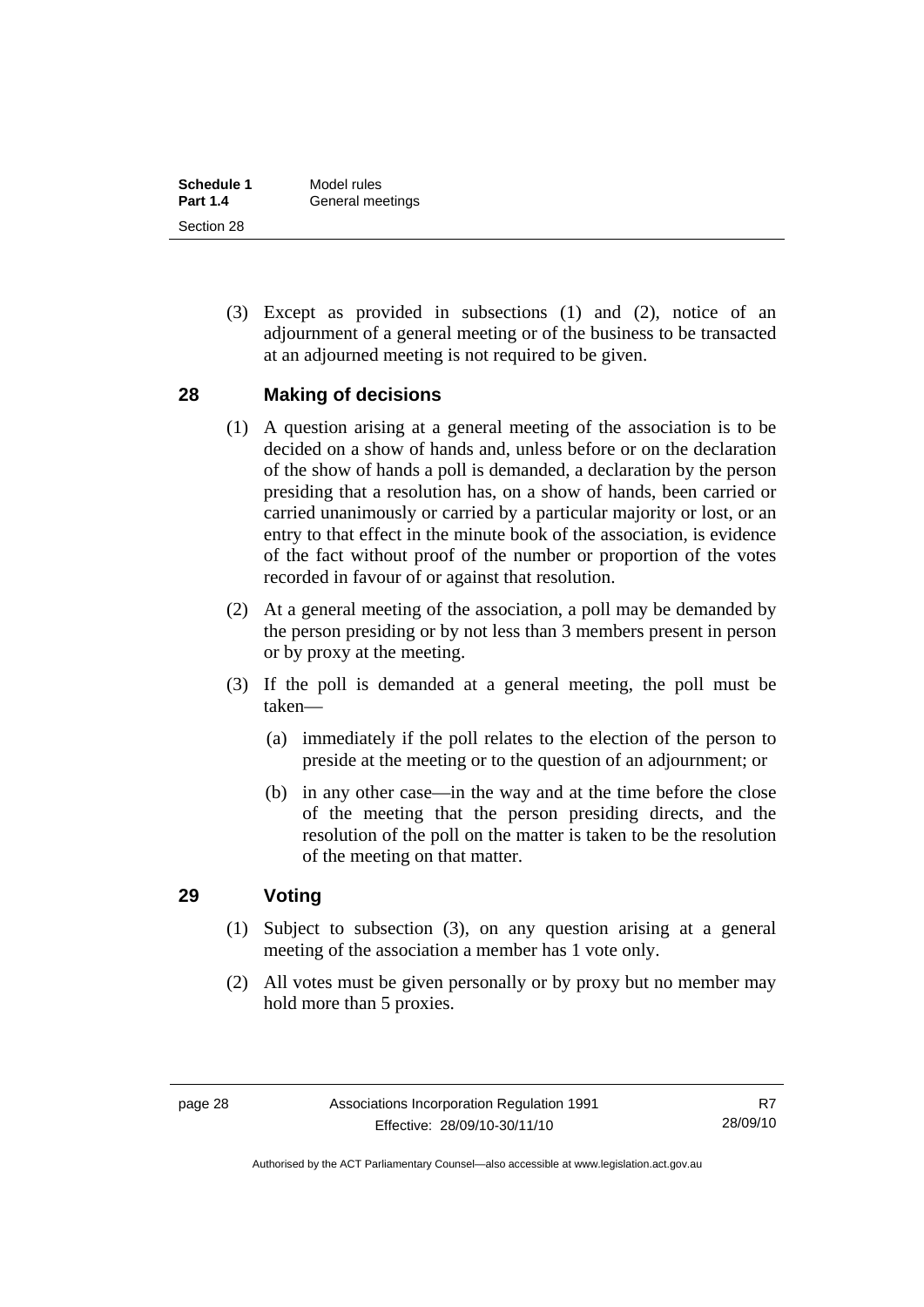- <span id="page-34-0"></span> (3) If the votes on a question at a general meeting are equal, the person presiding is entitled to exercise a second or casting vote.
- (4) A member or proxy is not entitled to vote at any general meeting of the association unless all money due and payable by the member or proxy to the association has been paid, other than the amount of the annual subscription payable for the then current year.

### **30 Appointment of proxies**

- (1) Each member is entitled to appoint another member as proxy by notice given to the secretary no later than 24 hours before the time of the meeting for which the proxy is appointed.
- (2) The notice appointing the proxy must be in the form set out in appendix 2.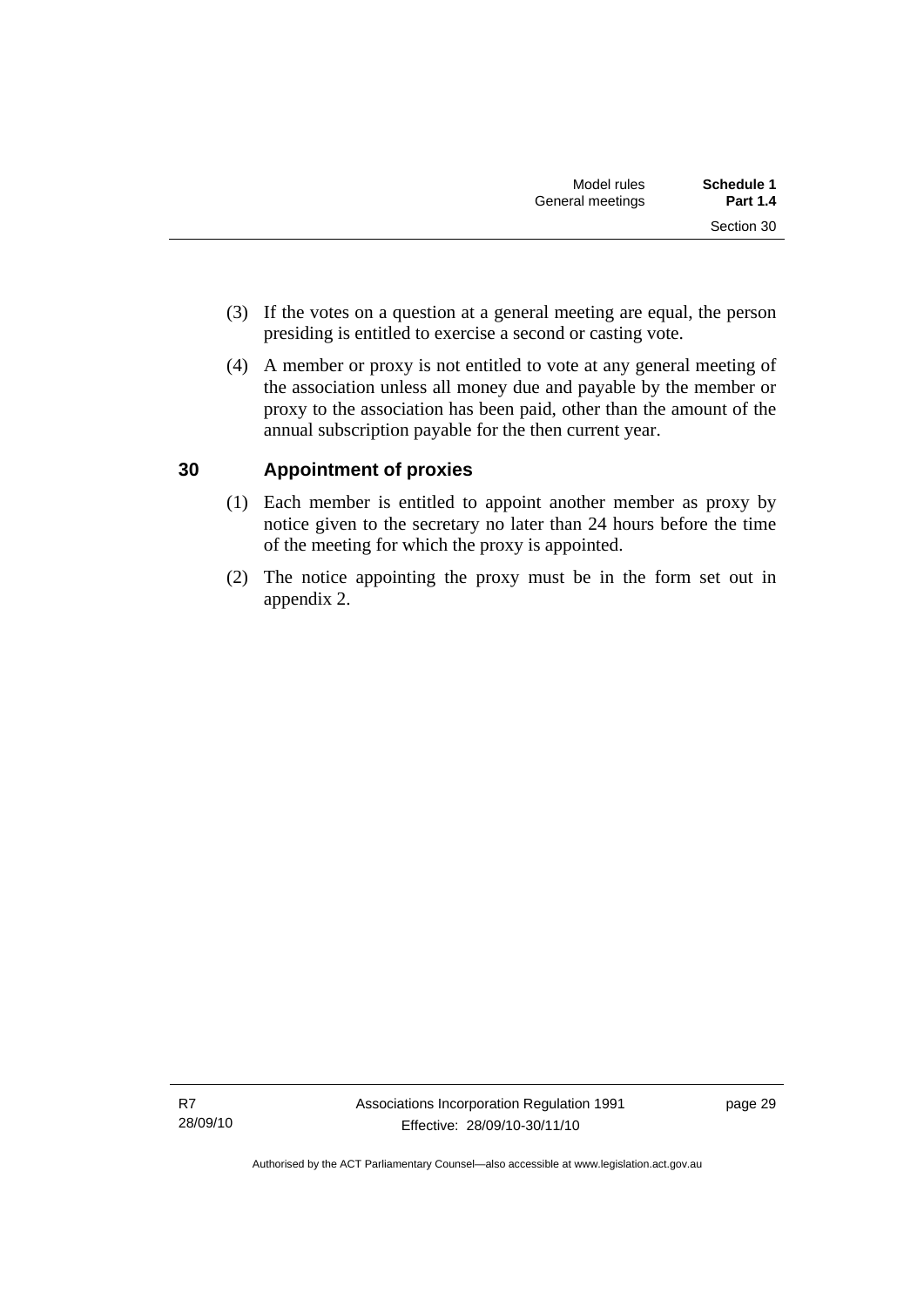<span id="page-35-0"></span>

| Schedule 1      | Model rules   |
|-----------------|---------------|
| <b>Part 1.5</b> | Miscellaneous |
| Section 31      |               |

### **Part 1.5 Miscellaneous**

#### **31 Funds—source**

- (1) The funds of the association must be derived from entrance fees and annual subscriptions of members, donations and, subject to any resolution passed by the association in general meeting and subject to the Act, section 114, any other sources that the committee decides.
- (2) All money received by the association must be deposited as soon as practicable and without deduction to the credit of the association's bank account.
- (3) The association must, as soon as practicable after receiving any money, issue an appropriate receipt.

#### **32 Funds—management**

- (1) Subject to any resolution passed by the association in general meeting, the funds of the association must be used for the objects of the association in the way that the committee decides.
- (2) All cheques, drafts, bills of exchange, promissory notes and other negotiable instruments must be signed by any 2 members of the committee or employees of the association, being members of the committee or employees authorised to do so by the committee.

#### **33 Alteration of objects and rules**

Neither the objects of the association mentioned in the Act, section 29 nor these rules may be altered except in accordance with the Act.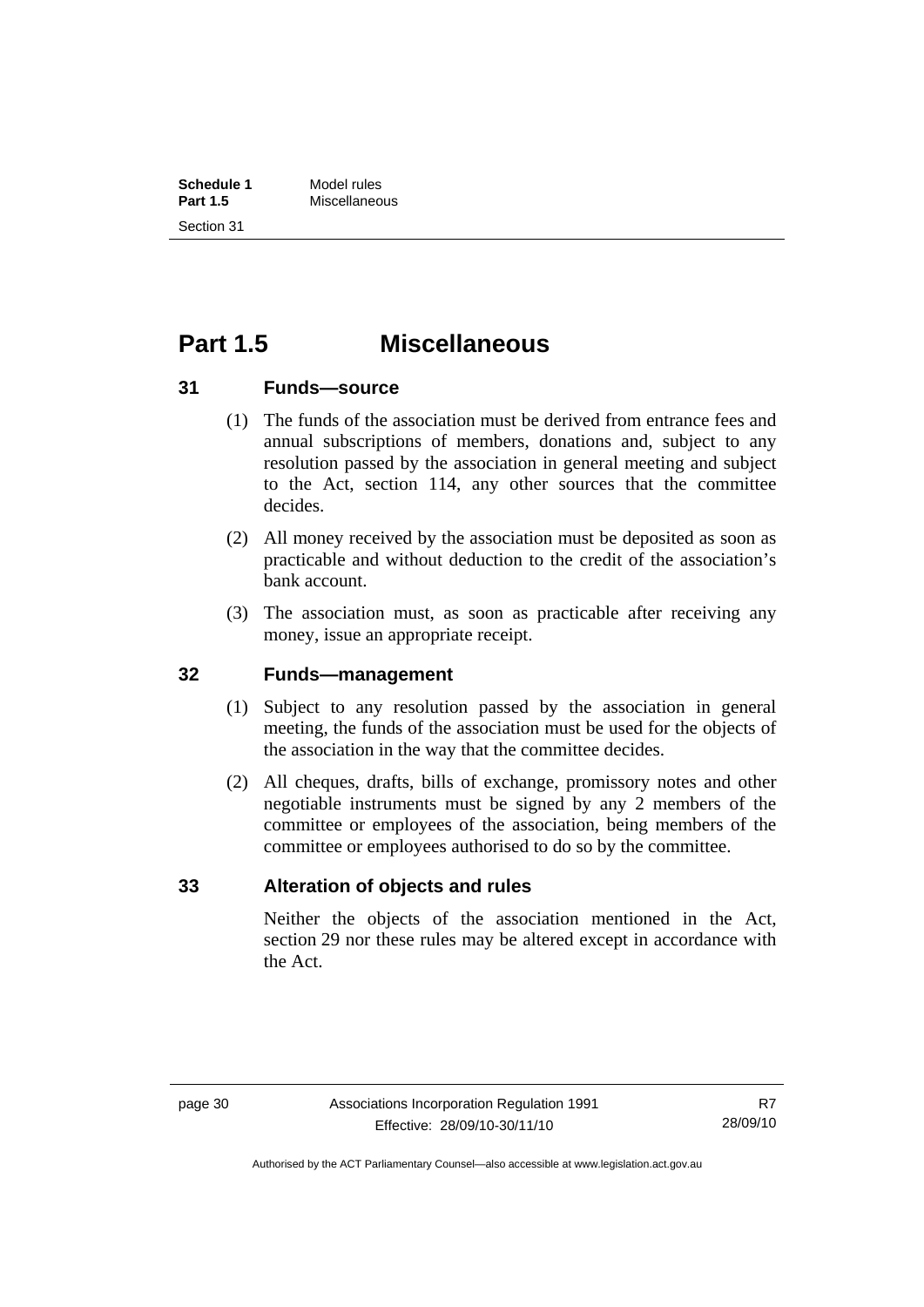Section 34

#### <span id="page-36-0"></span>**34 Common seal**

- (1) The common seal of the association must be kept in the custody of the secretary.
- (2) The common seal must not be attached to any instrument except by the authority of the committee and the attaching of the common seal must be attested by the signatures either of 2 members of the committee or of 1 member of the committee and of the secretary.

#### **35 Custody of books**

Subject to the Act, the regulation and these rules, the secretary must keep in his or her custody or under his or her control all records, books, and other documents relating to the association.

#### **36 Inspection of books**

The records, books and other documents of the association must be open to inspection at a place in the ACT, free of charge, by a member of the association at any reasonable hour.

#### **37 Service of notice**

For these rules, the association may serve a notice on a member by sending it by post to the member at the member's address shown in the register of members.

*Note* For how documents may be served, see the Legislation Act, pt 19.5.

#### **38 Surplus property**

- (1) At the first general meeting of the association, the association must pass a special resolution nominating—
	- (a) another association for the Act, section 92 (1) (a); or
	- (b) a fund, authority or institution for the Act, section 92 (1) (b);

in which it is to vest its surplus property in the event of the dissolution or winding up of the association.

page 31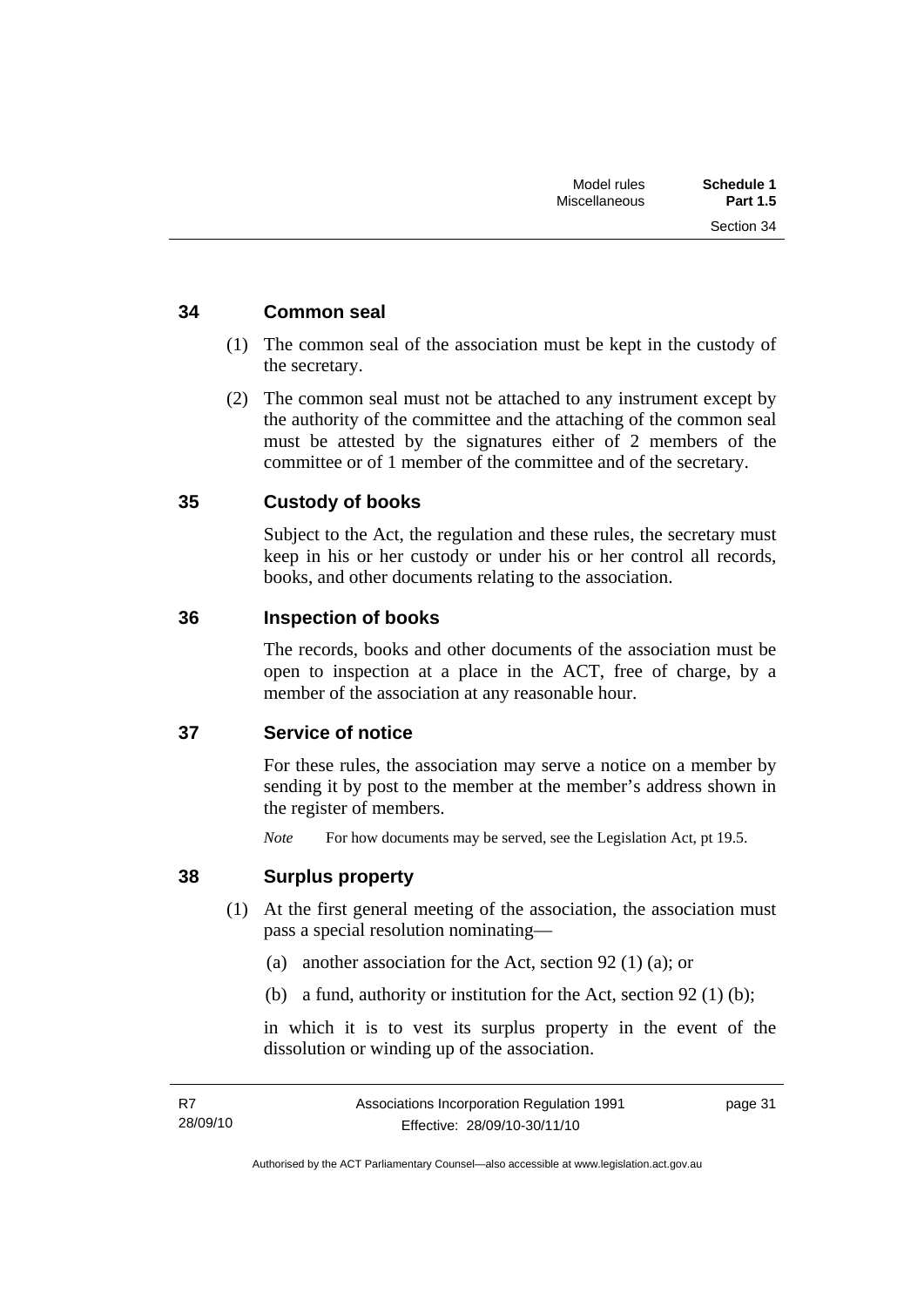| Schedule 1      | Model rules   |
|-----------------|---------------|
| <b>Part 1.5</b> | Miscellaneous |
| Section 38      |               |

 (2) An association nominated under subsection (1) (a) must fulfil the requirements specified in the Act, section 92 (2).

page 32 Associations Incorporation Regulation 1991 Effective: 28/09/10-30/11/10

R7 28/09/10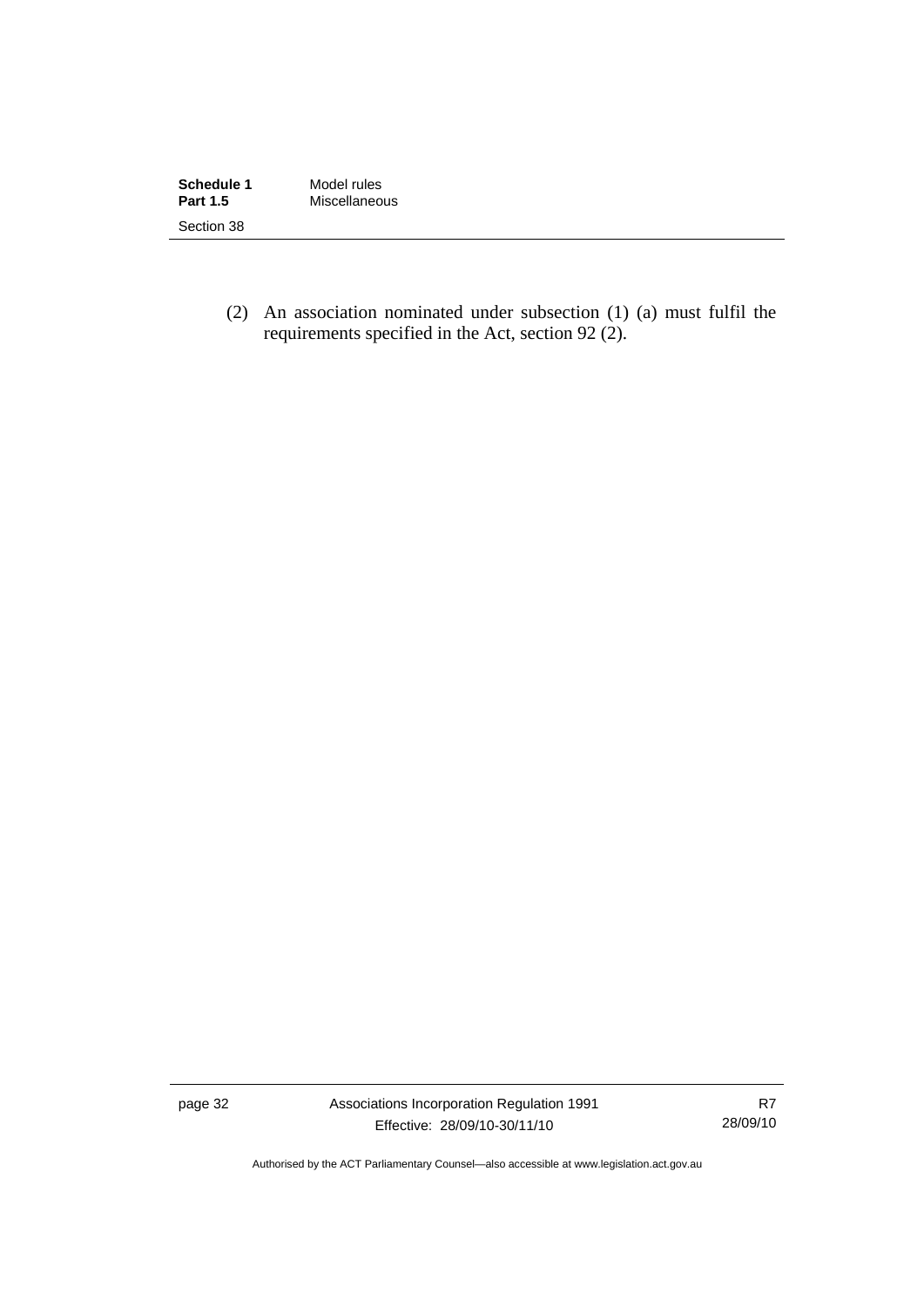## <span id="page-38-0"></span>**Appendix 1**

(see s 3 (1)) **Application for membership of association**  ..................................................................................................................... Incorporated (incorporated under the *Associations Incorporation Act 1991*) I, ...................................................................................................................... (*full name of applicant*) of ..................................................................................................................... (*address*) ..................................................................................apply to become (*occupation*) a member of the incorporated association. If I am admitted as a member, I agree to be bound by the rules of the association for the time being in force. ....................................... (*Signature of applicant*) Date ................................ I, ..................................................................................................................... (*full name*) a member of the association, nominate the applicant, who is personally known to me, for the membership of the association. ....................................... (*Signature of proposer*) Date ................................ I, ..................................................................................................................... (*full name*) a member of the association, second the nomination of the applicant, who is personally known to me, for membership of the association. ......................................... (*Signature of seconder*)

Date ................................

page 33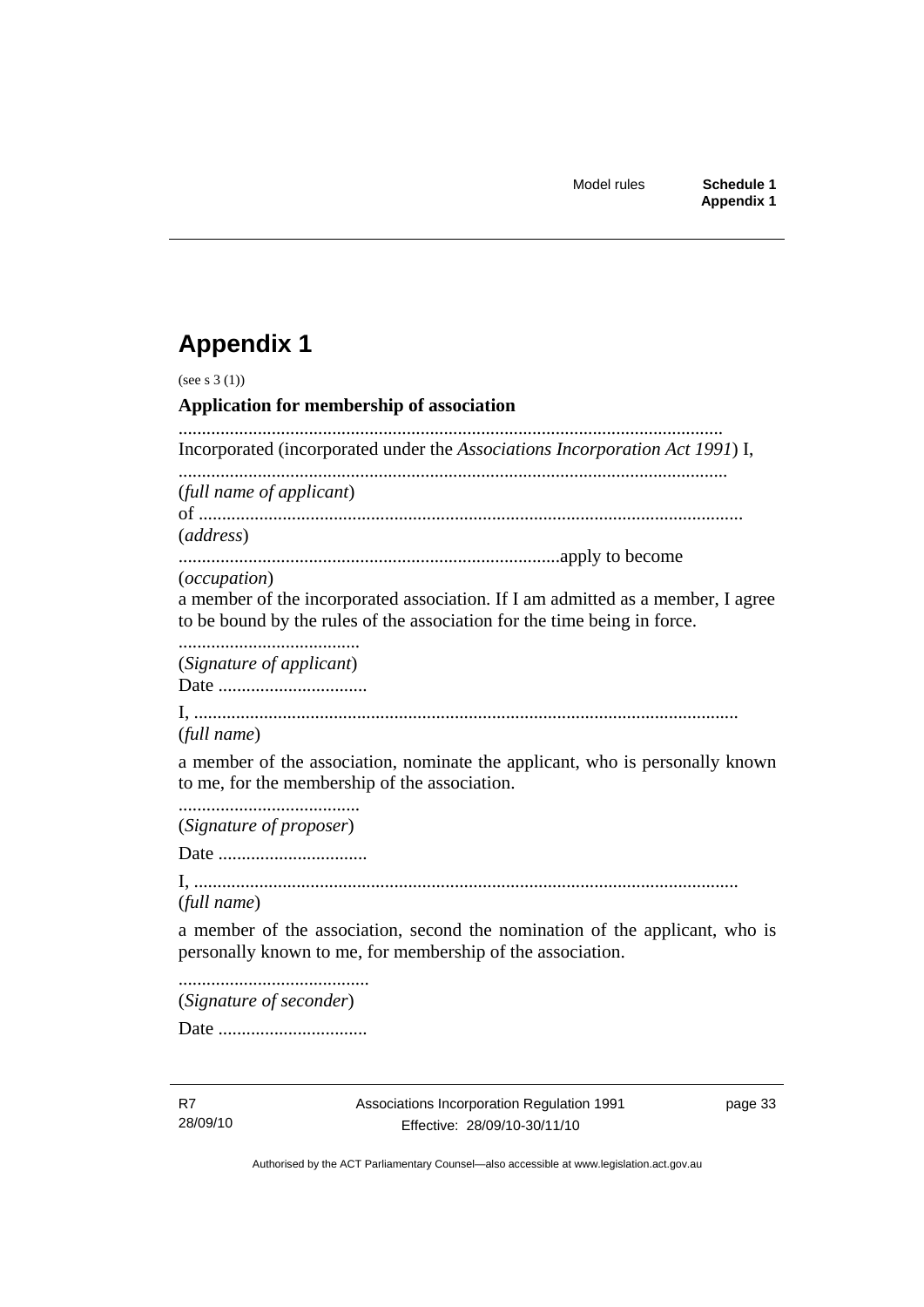<span id="page-39-0"></span>**Schedule 1** Model rules **Appendix 2** 

# **Appendix 2**

| (see s $30(2)$ )                                                        |                                                                                                                                                                                                                        |
|-------------------------------------------------------------------------|------------------------------------------------------------------------------------------------------------------------------------------------------------------------------------------------------------------------|
| Form of appointment of proxy                                            |                                                                                                                                                                                                                        |
|                                                                         |                                                                                                                                                                                                                        |
| (full name)                                                             |                                                                                                                                                                                                                        |
|                                                                         |                                                                                                                                                                                                                        |
| (address)                                                               |                                                                                                                                                                                                                        |
|                                                                         |                                                                                                                                                                                                                        |
| (name of incorporated association)                                      |                                                                                                                                                                                                                        |
| appoint                                                                 |                                                                                                                                                                                                                        |
| (full name of proxy)                                                    |                                                                                                                                                                                                                        |
| (address)                                                               |                                                                                                                                                                                                                        |
|                                                                         | a member of that incorporated association, as my proxy to vote for me on my<br>behalf at the general meeting of the association (annual general meeting or<br>other general meeting, as the case may be) to be held on |
| at any adjournment of that meeting.<br>the resolution (insert details). | *My proxy is authorised to vote in favour of/against (delete as appropriate)                                                                                                                                           |
|                                                                         |                                                                                                                                                                                                                        |
| (Signature of member                                                    |                                                                                                                                                                                                                        |
| appointing proxy)                                                       |                                                                                                                                                                                                                        |
| (*To be inserted if desired.)                                           |                                                                                                                                                                                                                        |
| Date                                                                    |                                                                                                                                                                                                                        |
| Note                                                                    | A proxy vote may not be given to a person who is not a member of the<br>association.                                                                                                                                   |

Authorised by the ACT Parliamentary Counsel—also accessible at www.legislation.act.gov.au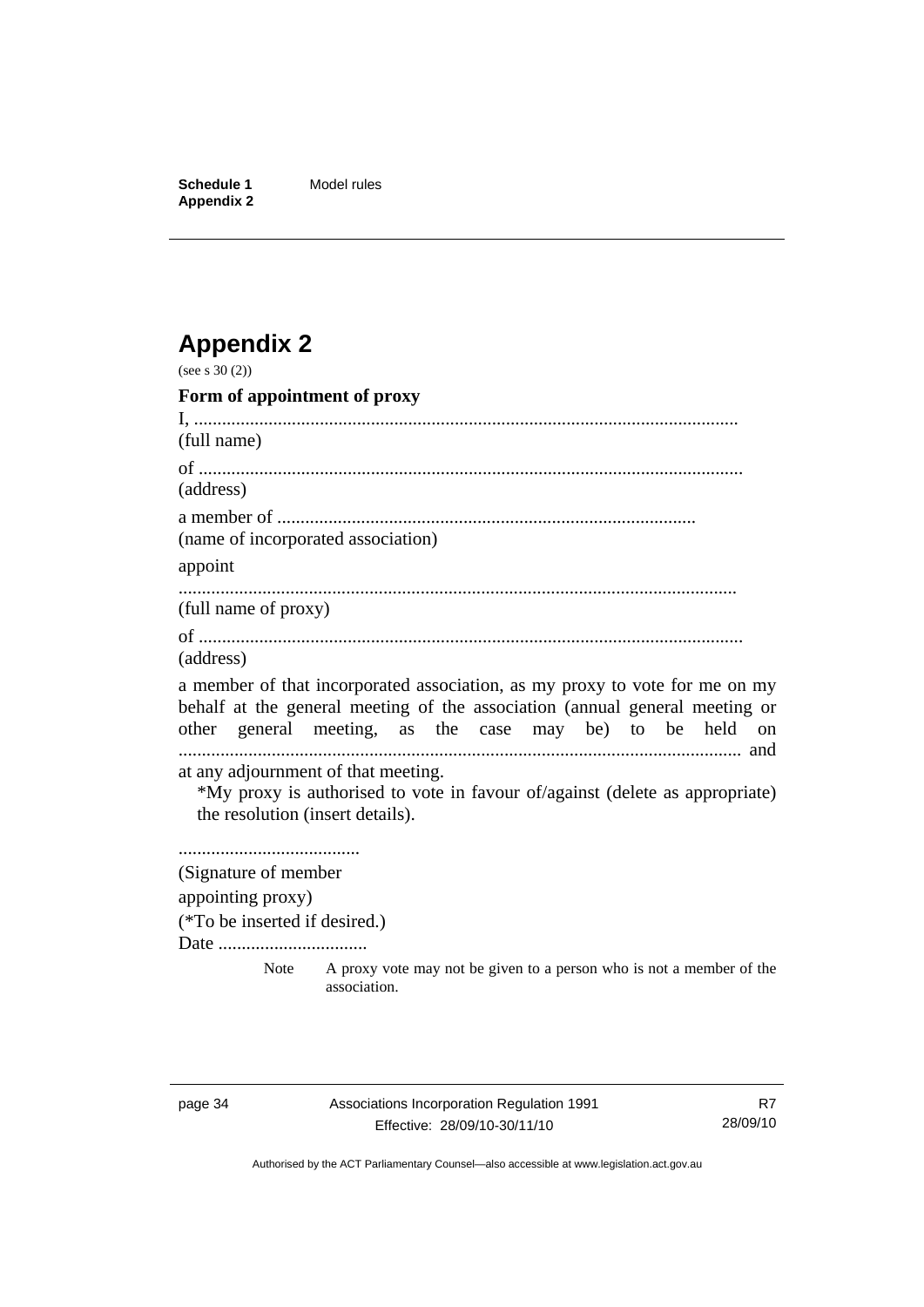#### <span id="page-40-0"></span>**Endnotes**

#### **1 About the endnotes**

Amending and modifying laws are annotated in the legislation history and the amendment history. Current modifications are not included in the republished law but are set out in the endnotes.

Not all editorial amendments made under the *Legislation Act 2001*, part 11.3 are annotated in the amendment history. Full details of any amendments can be obtained from the Parliamentary Counsel's Office.

Uncommenced amending laws and expiries are listed in the legislation history and the amendment history. These details are underlined. Uncommenced provisions and amendments are not included in the republished law but are set out in the last endnote.

If all the provisions of the law have been renumbered, a table of renumbered provisions gives details of previous and current numbering.

The endnotes also include a table of earlier republications.

| $A = Act$<br>$AF =$ Approved form            | $NI = Notifiable$ instrument<br>$o = order$ |
|----------------------------------------------|---------------------------------------------|
| $am = amended$                               | $om = omitted/report$                       |
| $amdt = amendment$                           | $ord = ordinance$                           |
| $AR = Assembly resolution$                   | $orig = original$                           |
| $ch = chapter$                               | par = paragraph/subparagraph                |
| $CN =$ Commencement notice                   | $pres = present$                            |
| $def = definition$                           | $prev = previous$                           |
| $DI = Disallowable instrument$               | $(\text{prev}) = \text{previously}$         |
| $dict = dictionary$                          | $pt = part$                                 |
| disallowed = disallowed by the Legislative   | $r = rule/subrule$                          |
| Assembly                                     | $reloc = relocated$                         |
| $div = division$                             | $remum = renumbered$                        |
| $exp = expires/expired$                      | $R[X]$ = Republication No                   |
| $Gaz = gazette$                              | $RI = reissue$                              |
| $hdg =$ heading                              | $s = section/subsection$                    |
| $IA = Interpretation Act 1967$               | $sch = schedule$                            |
| $ins = inserted/added$                       | $sdiv = subdivision$                        |
| $LA =$ Legislation Act 2001                  | $SL = Subordinate$ law                      |
| $LR =$ legislation register                  | $sub =$ substituted                         |
| $LRA =$ Legislation (Republication) Act 1996 | underlining = whole or part not commenced   |
| $mod = modified/modification$                | or to be expired                            |

#### **2 Abbreviation key**

R7 28/09/10 Associations Incorporation Regulation 1991 Effective: 28/09/10-30/11/10

page 35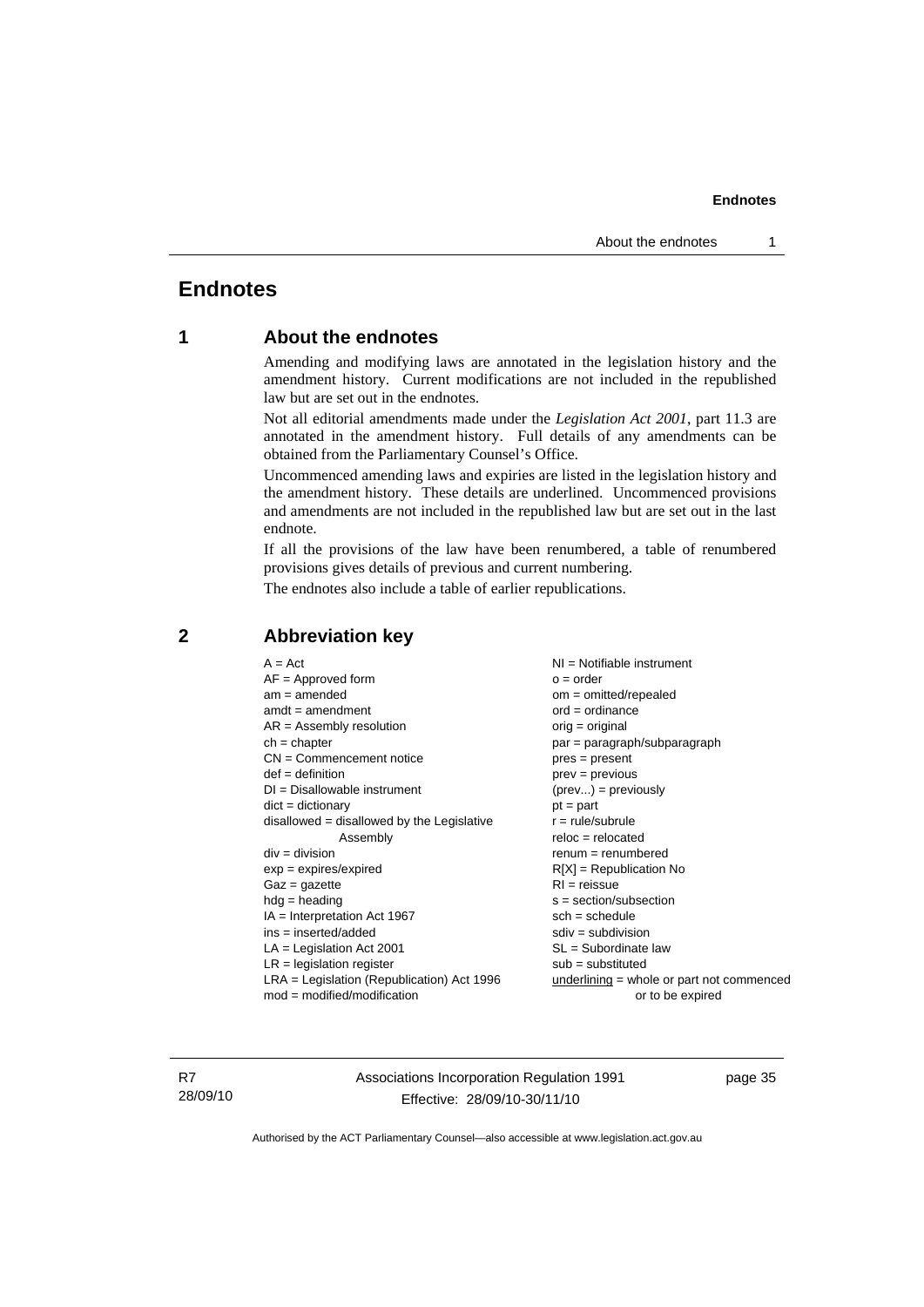<span id="page-41-0"></span>3 Legislation history

#### **3 Legislation history**

This regulation was originally the *Associations Incorporation Regulation*. It was renamed under the *Legislation Act 2001*.

From 11 May 1989 to 12 September 2001, regulations commenced on their notification day unless otherwise stated (see *Subordinate Laws Act 1989* s 6).

#### **Associations Incorporations Regulation 1991 SL No 31**

notified 3 December 1991 (Gaz 1991 No S140) commenced 3 December 1991

as amended by

#### **Registrar-General (Consequential Provisions) Act 1993 No 64 sch 2**

notified 6 September 1993 (Gaz 1993 No S172) s 1, s 2 commenced 6 September 1993 (s 2 (1)) sch 2 commenced 1 October 1993 (see s 2 (2) and Gaz 1993 No S207)

#### **Legislation (Consequential Amendments) Act 2001 No 44 pt 25**

notified 26 July 2001 (Gaz 2001 No 30) s 1, s 2 commenced 26 July 2001 (IA s 10B) pt 25 commenced 12 September 2001 (s 2 and see Gaz 2001 No S65)

#### **Legislation Amendment Act 2002 No 11 pt 2.1**

notified LR 23 May 2002

s 1, s 2 commenced 23 May 2002 (LA s 75)

pt 2.1 commenced 24 May 2002 (s 2 (1))

#### **Statute Law Amendment Act 2008 A2008-28 sch 3 pt 3.5**

notified LR 12 August 2008 s 1, s 2 commenced 12 August 2008 (LA s 75 (1)) sch 3 pt 3.5 commenced 26 August 2008 (s 2)

#### **Associations Incorporation Amendment Act 2009 A2009-27 s 10**

notified LR 9 September 2009

s 1, s 2 commenced 9 September 2009 (LA s 75 (1))

s 10 commenced 10 September 2009 (s 2)

R7 28/09/10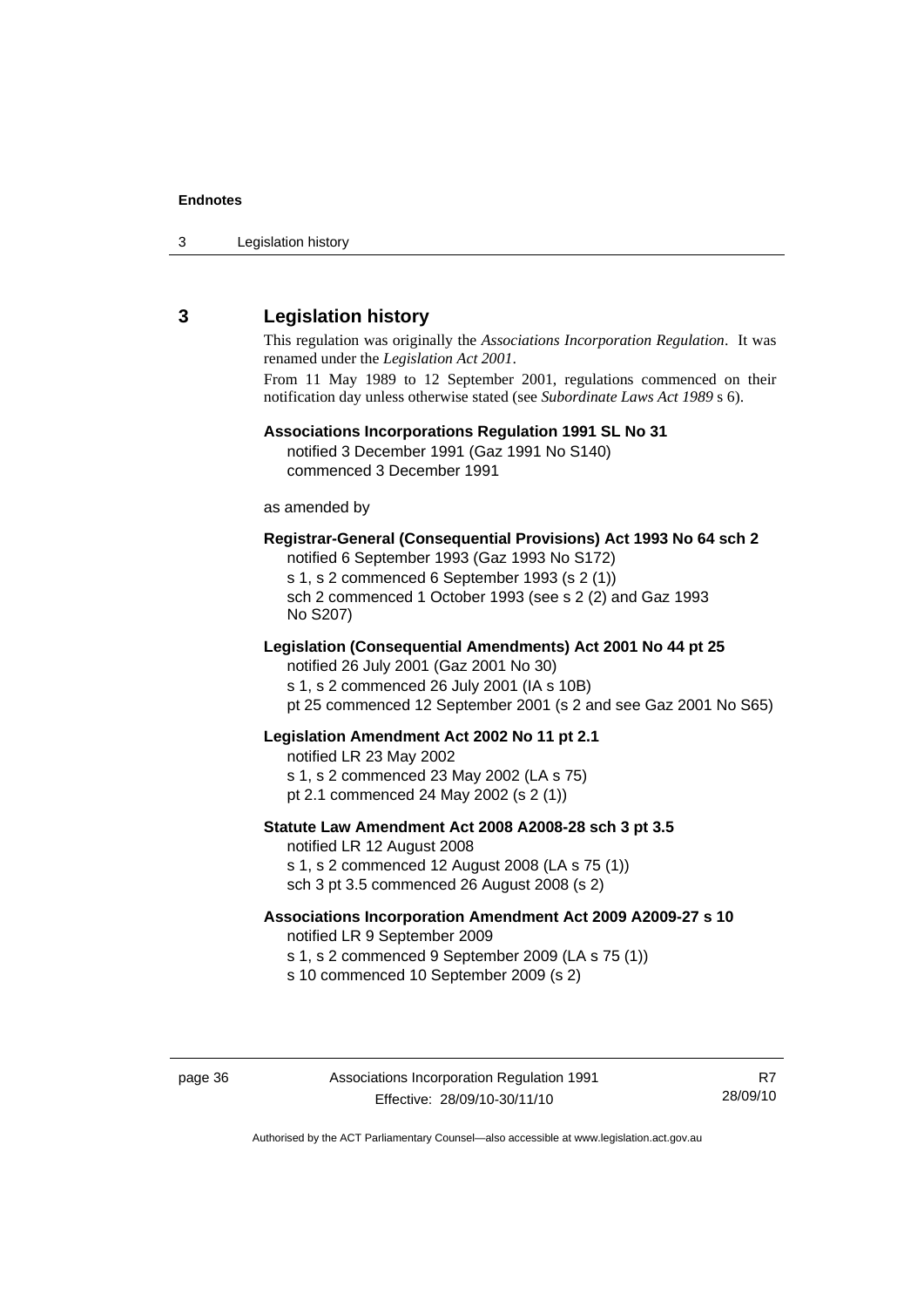#### <span id="page-42-0"></span>**Justice and Community Safety Legislation Amendment Act 2010 (No 2) A2010-30 sch 1 pt 1.3**

notified LR 31 August 2010

- s 1, s 2 commenced 31 August 2010 (LA s 75 (1))
- s 3 commenced 1 September 2010 (s 2 (1))
- sch 1 pt 1.3 commenced 28 September 2010 (s 2 (2))

#### **4 Amendment history**

| Name of regulation<br>am R2 LA; R4 LA<br>s 1 |                                                                           |  |
|----------------------------------------------|---------------------------------------------------------------------------|--|
|                                              |                                                                           |  |
| Interpretation<br>s <sub>2</sub>             | om Act 2001 No 44 amdt 1.294                                              |  |
| Particulars required by form                 |                                                                           |  |
| s 3                                          | am Act 1993 No 64 sch 2                                                   |  |
| <b>General requirements for documents</b>    |                                                                           |  |
| s 4                                          | am Act 1993 No 64 sch 2; A2009-27 s 10                                    |  |
| <b>Signatures on documents</b>               |                                                                           |  |
| s 6                                          | am Act 1993 No 64 sch 2                                                   |  |
| Time for lodging documents                   |                                                                           |  |
| s <sub>7</sub>                               | am Act 1993 No 64 sch 2                                                   |  |
| <b>Model rules</b>                           |                                                                           |  |
| sch 1 hdg                                    | (prev sch hdg) renum R2 LA                                                |  |
| sch 1                                        | am Act 1993 No 64 sch 2                                                   |  |
| Preliminary                                  |                                                                           |  |
| pt $1.1$ hdg                                 | (prev pt 1 hdg) renum R2 LA                                               |  |
| Definitions for model rules                  |                                                                           |  |
| s 1 hda<br>s 1                               | sub Act 2002 No 11 amdt 2.1<br>am Act 2002 No 11 amdt 2.2, amdt 2.3       |  |
|                                              |                                                                           |  |
| s <sub>1</sub> A                             | <b>Application of Legislation Act 2001</b><br>ins Act 2002 No 11 amdt 2.3 |  |
| <b>Membership</b>                            |                                                                           |  |
| pt 1.2 hdg                                   | (prev pt 2 hdg) renum R2 LA                                               |  |
| <b>Committee</b>                             |                                                                           |  |
| pt $1.3$ hdg                                 | (prev pt 3 hdg) renum R2 LA                                               |  |
| <b>Vacancies</b>                             |                                                                           |  |
| s 16                                         | am A2010-30 amdt 1.16                                                     |  |
|                                              |                                                                           |  |

R7 28/09/10 Associations Incorporation Regulation 1991 Effective: 28/09/10-30/11/10

page 37